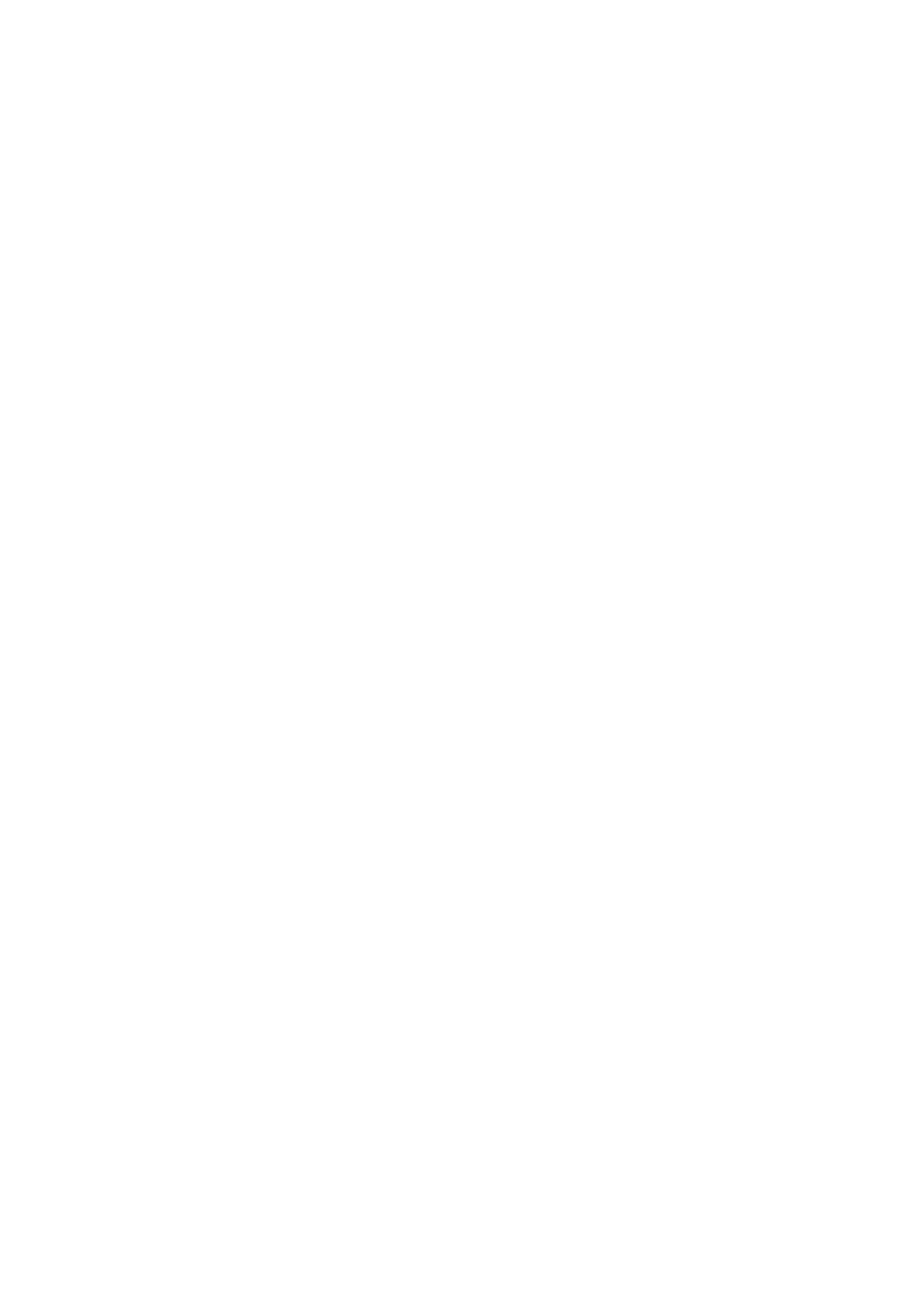## Contents

| $Notes. {\small \underline{\hspace{1.0cm} \text{Notes}}\hspace{1.0cm} \text{--} \hspace{1.0cm} \text{--} \hspace{1.0cm} \text{--} \hspace{1.0cm} \text{--} \hspace{1.0cm} \text{--} \hspace{1.0cm} \text{--} \hspace{1.0cm} \text{--} \hspace{1.0cm} \text{--} \hspace{1.0cm} \text{--} \hspace{1.0cm} \text{--} \hspace{1.0cm} \text{--} \hspace{1.0cm} \text{--} \hspace{1.0cm} \text{--} \hspace{1.0cm} \text{--} \hspace{$ |  |
|--------------------------------------------------------------------------------------------------------------------------------------------------------------------------------------------------------------------------------------------------------------------------------------------------------------------------------------------------------------------------------------------------------------------------------|--|
|                                                                                                                                                                                                                                                                                                                                                                                                                                |  |
|                                                                                                                                                                                                                                                                                                                                                                                                                                |  |
|                                                                                                                                                                                                                                                                                                                                                                                                                                |  |
|                                                                                                                                                                                                                                                                                                                                                                                                                                |  |
|                                                                                                                                                                                                                                                                                                                                                                                                                                |  |
|                                                                                                                                                                                                                                                                                                                                                                                                                                |  |
|                                                                                                                                                                                                                                                                                                                                                                                                                                |  |
|                                                                                                                                                                                                                                                                                                                                                                                                                                |  |
|                                                                                                                                                                                                                                                                                                                                                                                                                                |  |
|                                                                                                                                                                                                                                                                                                                                                                                                                                |  |
|                                                                                                                                                                                                                                                                                                                                                                                                                                |  |
|                                                                                                                                                                                                                                                                                                                                                                                                                                |  |
|                                                                                                                                                                                                                                                                                                                                                                                                                                |  |
|                                                                                                                                                                                                                                                                                                                                                                                                                                |  |
|                                                                                                                                                                                                                                                                                                                                                                                                                                |  |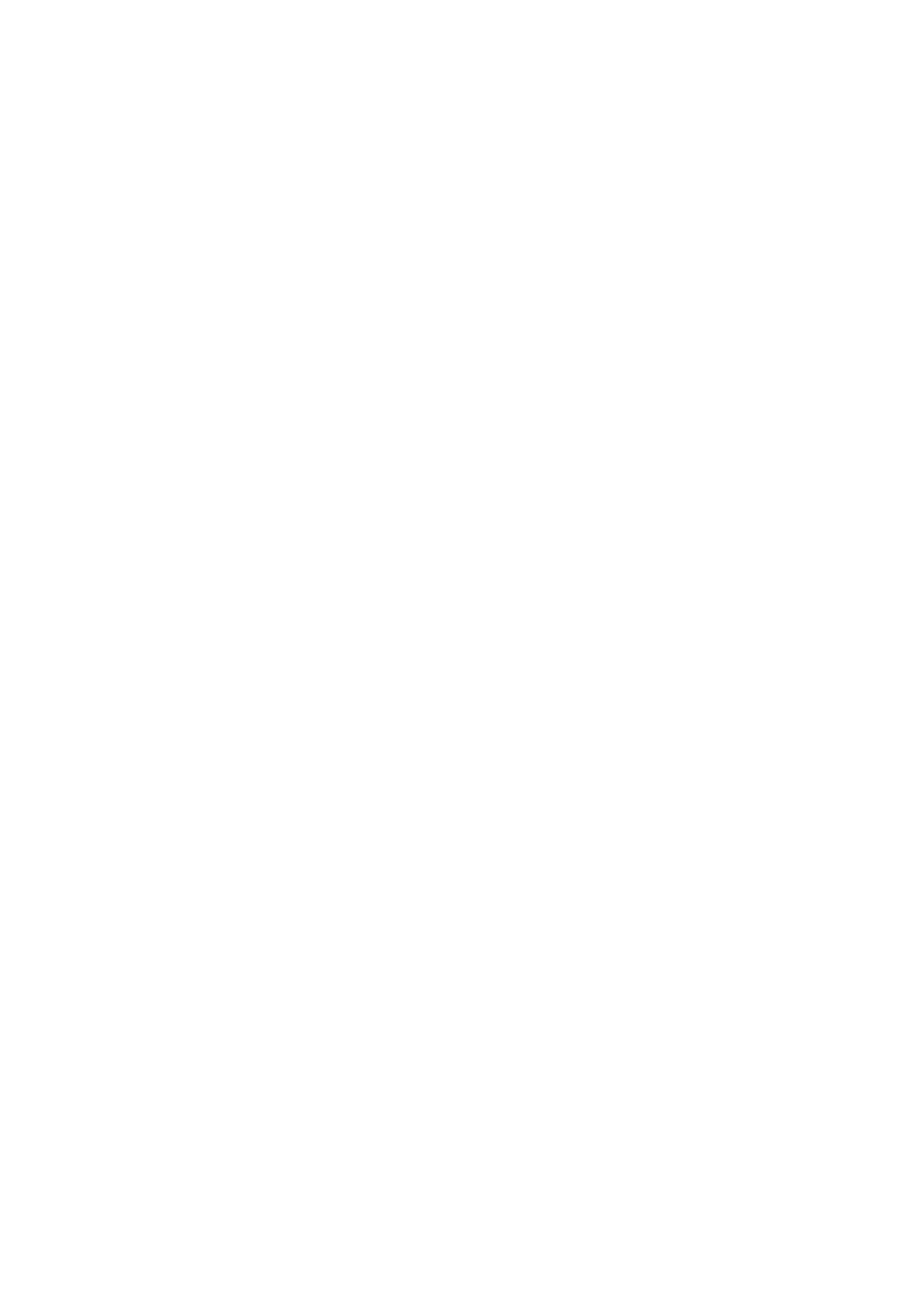## <span id="page-4-0"></span>**Notes**

PLEASE READ THE FOLLOWING INSTRUCTION CAREFULLY BEFORE OPERATION:



- 1. It's normal for indoor use. If it needs long-term outdoor work, please use canopy to protect it against rain.
- 2. Install the device steadily on a smooth ground without vibration. Violent shaking may cause false alarms.
- 3. Passengers should pass the device one by one after the preset standby duration or alarm duration elapses. Crowding around the device will interfere with the infrared induction.
- 4. Choose to install in areas away from high frequency devices and large mobile metals to avoid interference.
- 5. Pay attention to bolts and screws of the connecting parts of the door body to ensure that the door body is firmly installed without shaking.
- 6. Each device has a warranty card, with which users can have their devices maintained or repaired free of charge within the warranty period.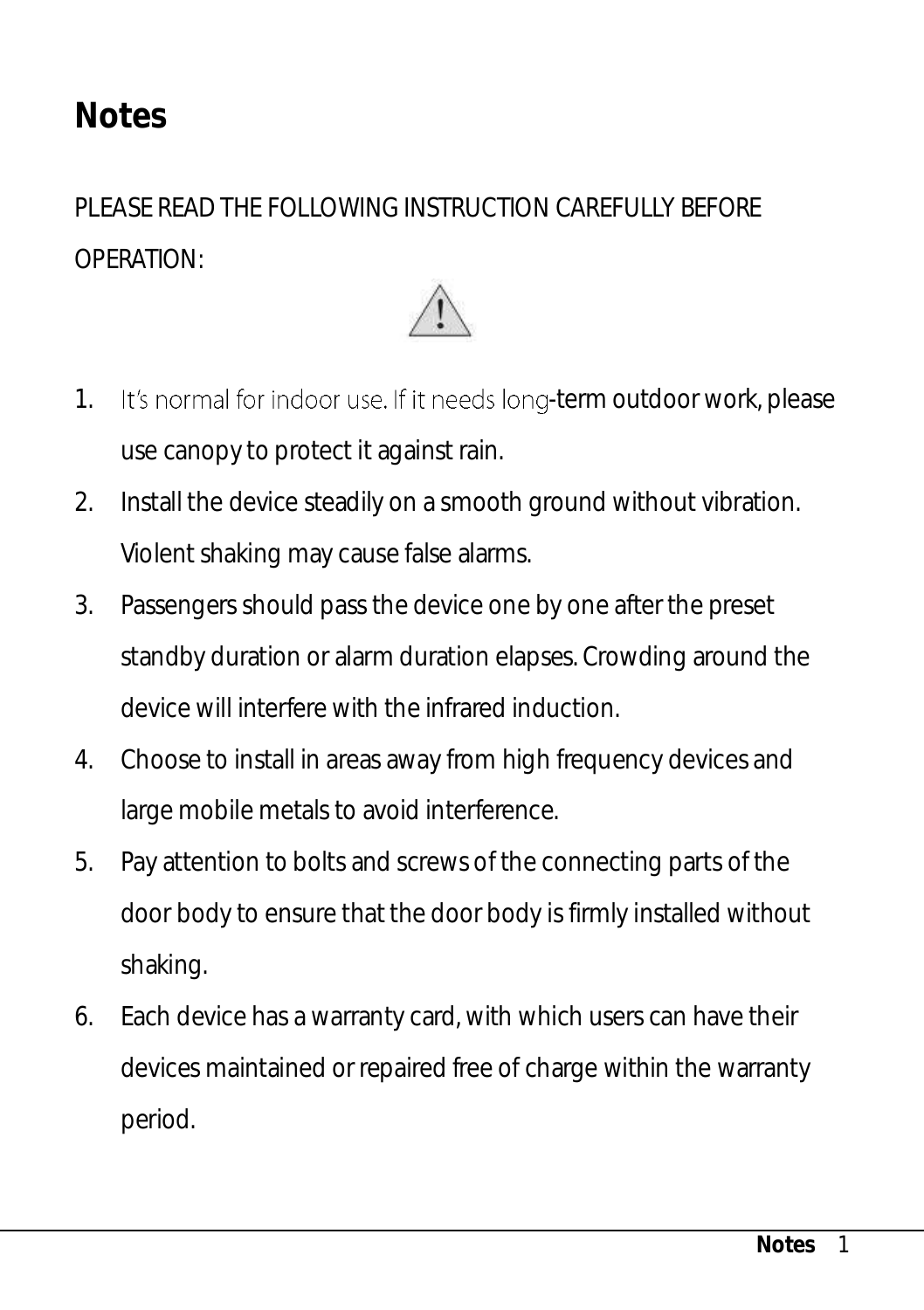## <span id="page-5-0"></span>**Product Specification**



Walk Through Metal Detector is mainly used to check the metal items hidden in the body. When the passengers pass through the device, if they carried metals more than preset parameters value, the device would immediately alarm and display alarm location for security guards to identify people with the prohibited metal articles timely.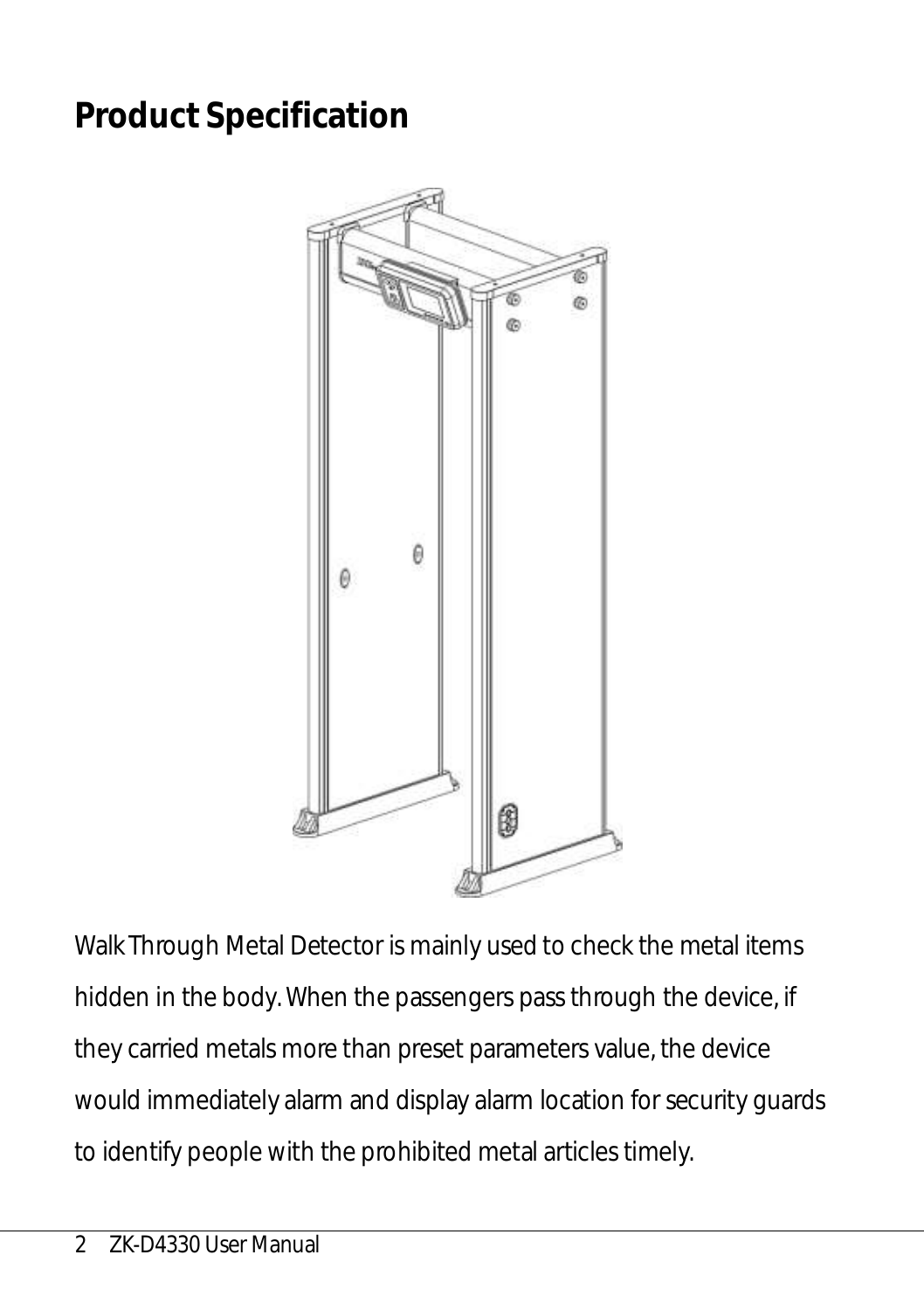## <span id="page-6-0"></span>**Installation Environment**

#### **1. Stationary Metallic Items**

When installing walk through metal detector, it should stay away from the stationary or fixed bulk metal items 30cm; otherwise it will affect the sensitivity, causing false alarm. Metal items such as: aluminum alloy/ stainless steel doors and windows etc.

**2. Movable Metallic Items**

The big metal items that can be moved should stay away from the device about 50cm to avoid false alarm.

**3. Floor Vibration**

The floor should be flat and fixed to avoid false alarms triggered by the movement (walking or moving) of people and shaking of metal objects.

**4. Electromagnetic Radiation And Electromagnetic Interference**

Because the device uses bilateral transceiver technology, therefore, any electromagnetic interference source and electromagnetic radiation source is not allowed to close the device. The recommended distance is 50cm and above. The parameters of the distance depend on the installation environment, and different installation environments with different parameters.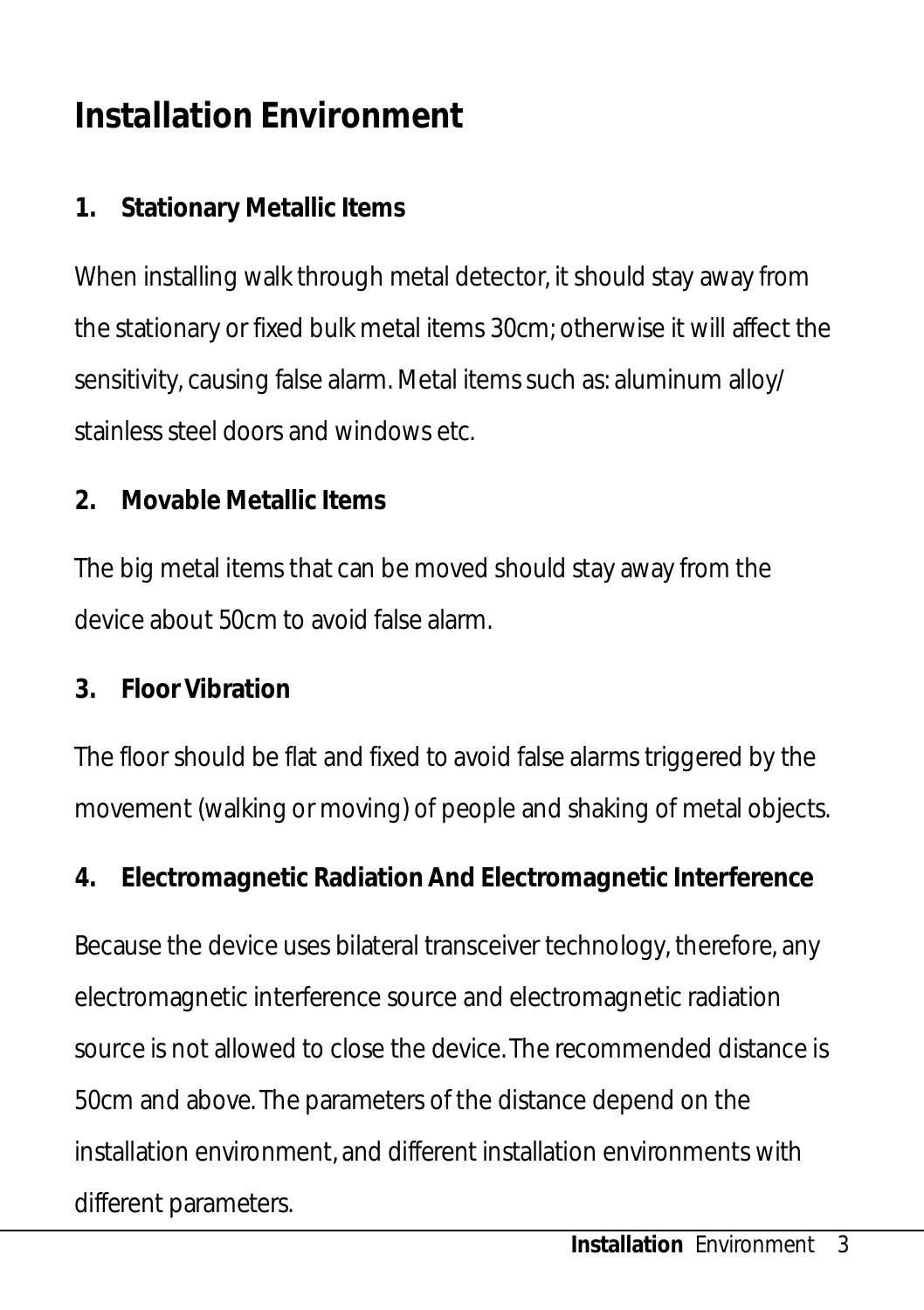The electromagnetic interference sources and electromagnetic radiation sources are as follows:

Electrical Control Box, Radio Equipment, Interphone, High Power Motor, High Power Transformer, AC Power Line, Thyristor Control Circuit (High Power Switching Power Supply, Inverter Welder), Engine, Motor, etc.

#### **5. Side-By-Side Use**

When installing the devices side by side, the distance between two walk through metal detectors cannot be less than 30cm and the device work frequency must be different. Specific distance parameters according to the actual environment and the selection of the work frequency to adiust.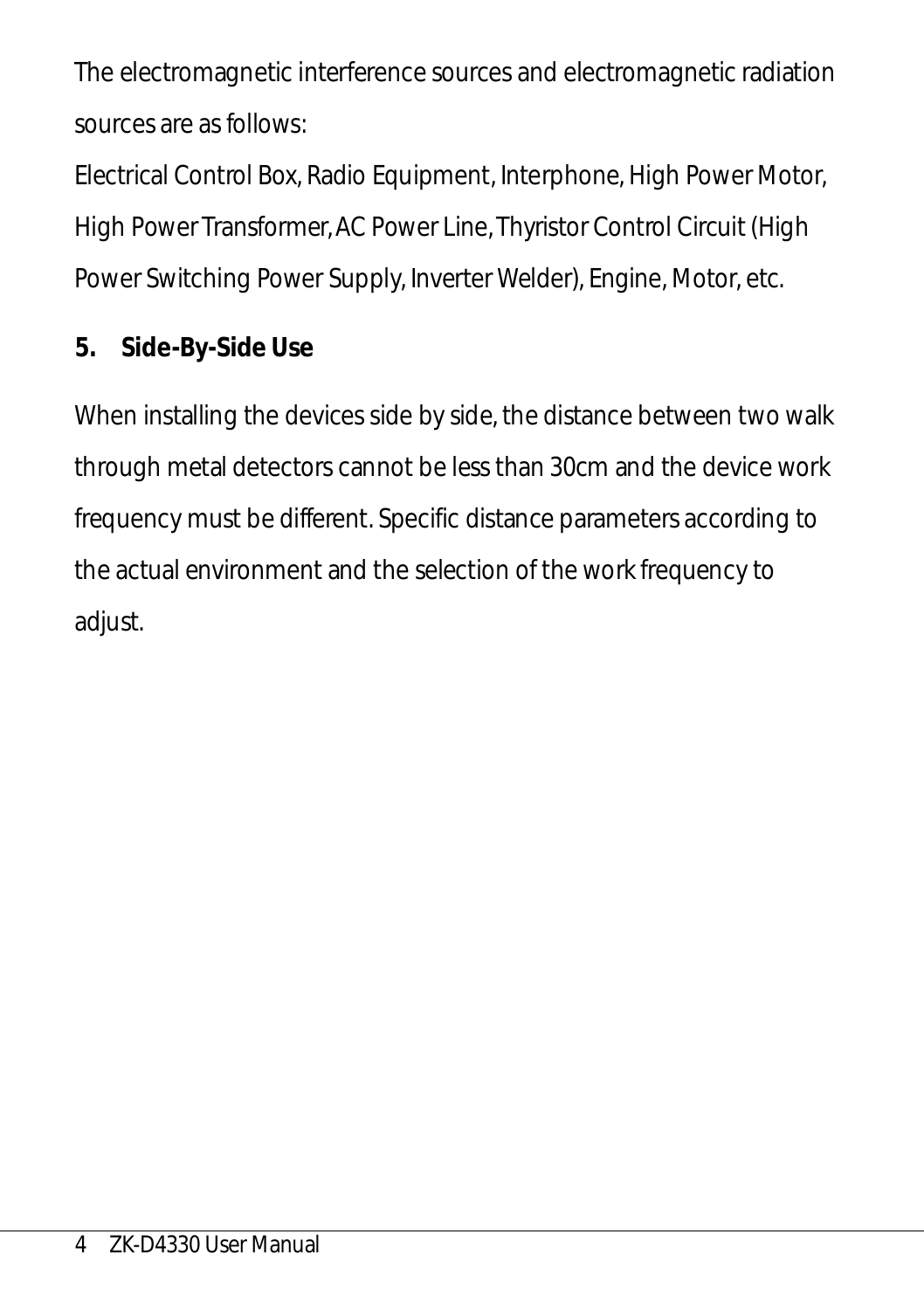## <span id="page-8-0"></span>**Performance and Features**

- **Accurate Positioning:** The device supports single zone, six zones, 11 zones, and 33 zones overlapping network detection modes, bilateral transmit and receive, can be accurately positioned to detect objects, intuitive display of the target location.
- **Micro Processor Technology:** the scanning electromagnetic wave generated by the microcomputer control circuit, the scanning rate can be precisely controlled.
- **Sensitivity Adjustable:** each detection zone has 300 sensitivity levels ( $0 \sim 299$ ). Preset metal size, you can exclude the coins, keys, jewelry, belt buckle etc.
- **Visual Sensitivity Adjustment:** test and adjust the sensitivity according to the alarm status of LED lights.
- **Digital Pulse Technology:** digital signal processing and filtering system, has excellent anti-interference ability.
- **Password Protection: only the correct password can change the** sensitivity and other parameters. Password with six digital, can be set by the user.
- **Count Statistics:** precision passenger counting and alarm counting, maximum supports 100,000 counts.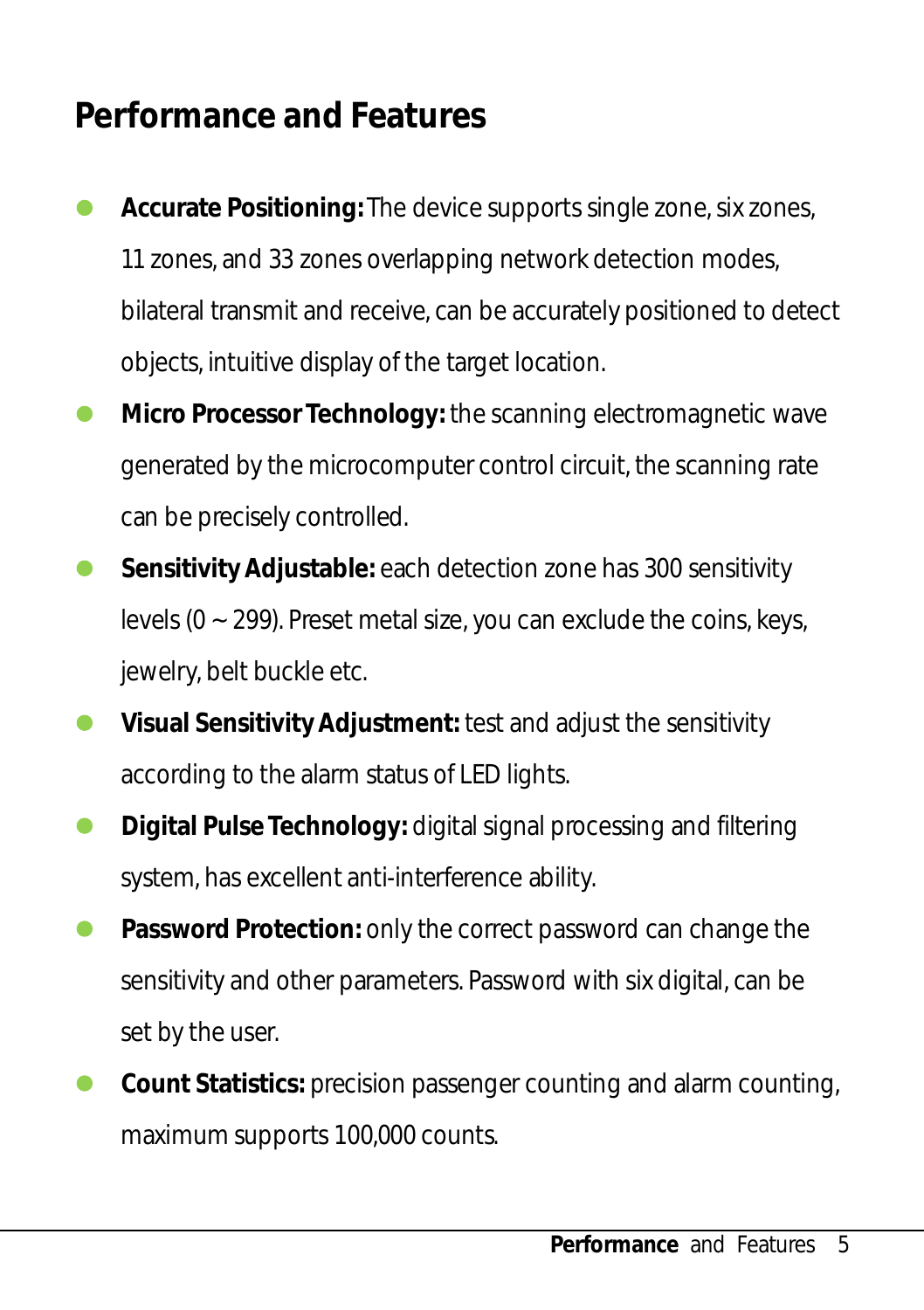- **Harmless to human body:** harmless to heart pacemaker, pregnant women, magnetic floppy disk, recording tapes etc.
- **Alarm Records:** supports 10 million alarm record queries.
- **Advantage structure:** adapts beam structure, modular design, and hidden wiring design. This design not only is more convenient for installation, maintenance and logistics, but also enables higher security level.
- **Waterproof Foot Cover:** The waterproof foot cover can not only fix the device but also protect the device against water.
- **Waterproof:** The device uses PVC synthetic materials and special technologies and is waterproof, fireproof, and shockproof.
- **Easy to install:** The system uses the integrated design, and it takes you just 15 minutes to complete the installation or uninstallation.
- **Linkage**: A signal cable connector is delivered with the device. You can connect the signal cable connector to implement linkage between the turnstile and the walk through metal detector.
- **Optional items:** waterproof cover and Universal wheel, the waterproof cover can keep the device away from rain and dust, and the pulley makes the equipment move more easily.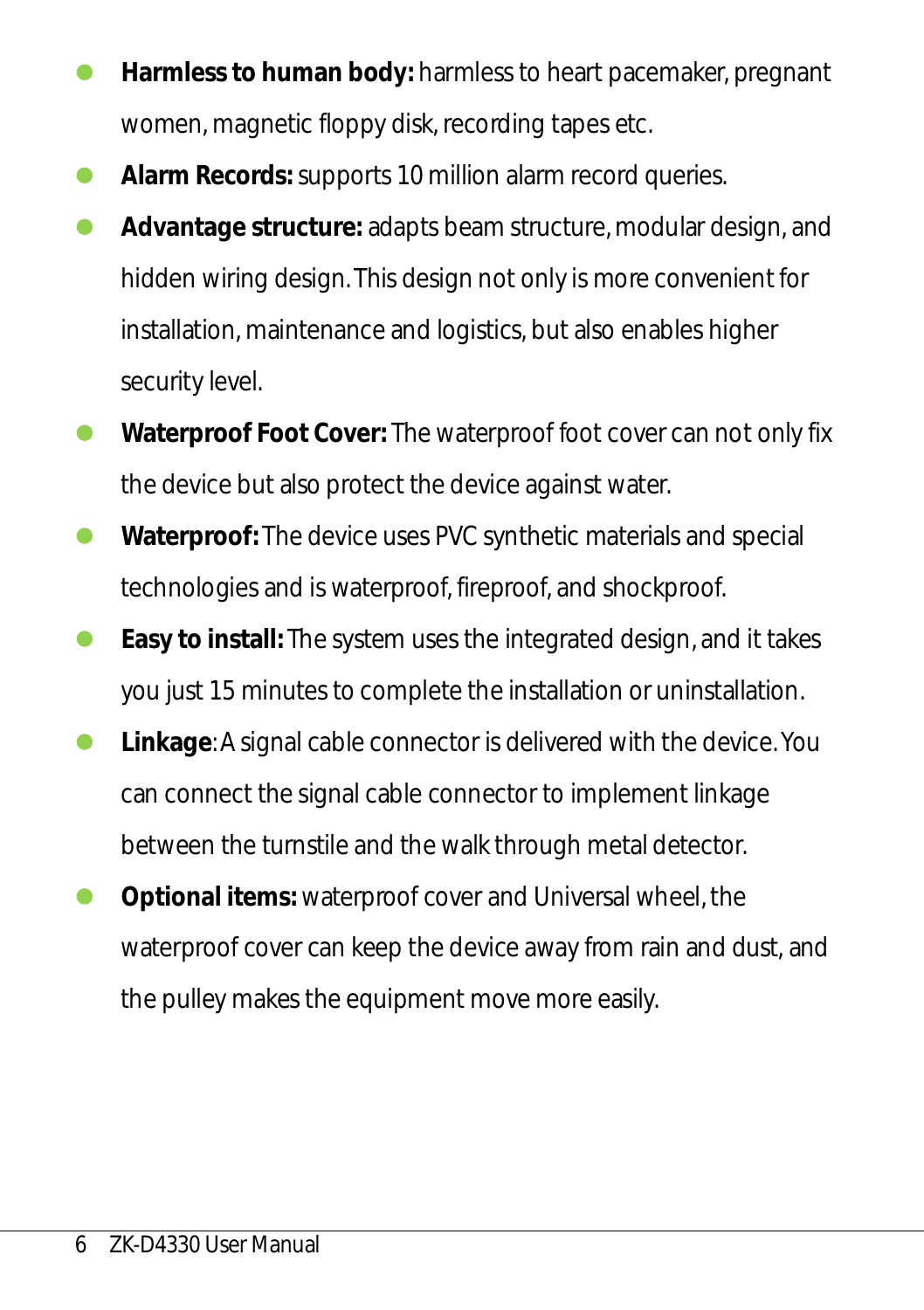<span id="page-10-0"></span>**Parts**



- 1. (Optional) Transparent rainproof canopy
- 
- 
- 
- 2. Front beam 3. Rear beam
- 4. Host 5. Alarm zone LED
- 6. Infrared sensors 7. Waterproof foot cover
- 8. Power interface, power button, and reserved linkage interface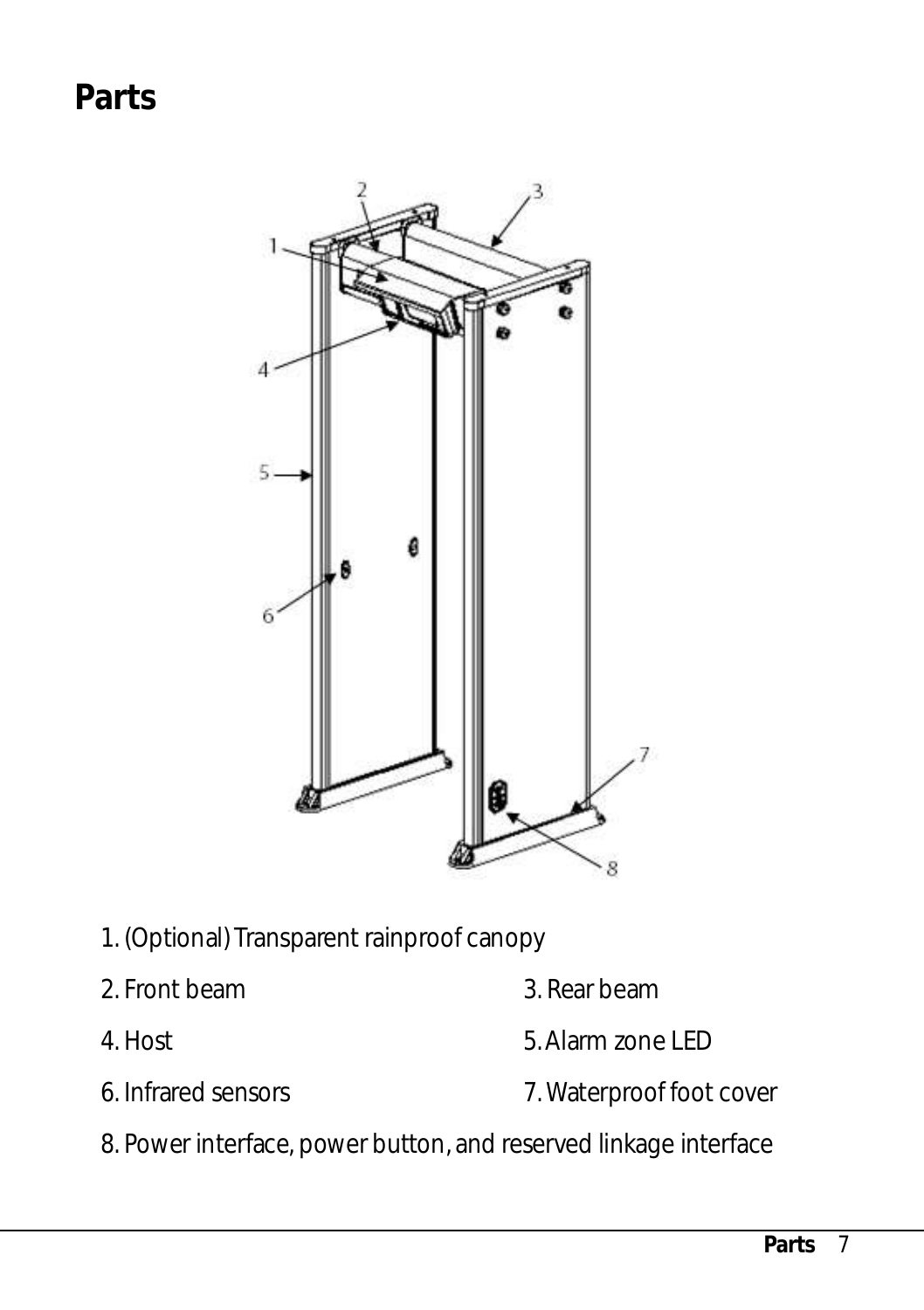## <span id="page-11-0"></span>**Installation**



- 1. Remove the package of the host, beams, and door panels.
- 2. Put the door panels on the ground as above picture shown, and use bolts to connect the door panels to the beams. The bolts must be tightened.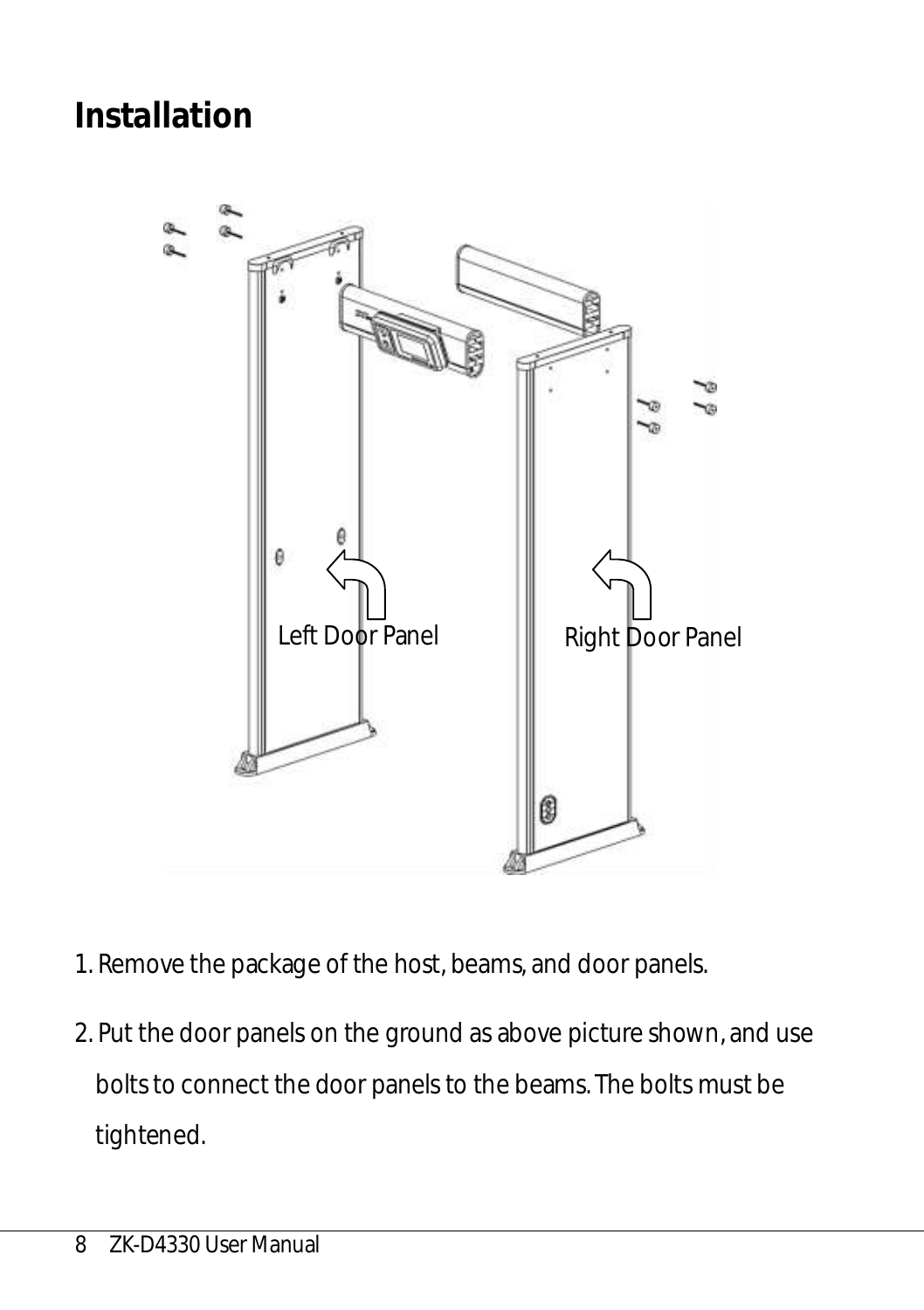- 3. Use screws to connect the host to the adjustable metal bracket. The screws must be tightened.
- 4. Open the cover under the front beam, and insert the probe cable of the host into the hole on the beam.
- 5. Use bolts to connect the host to the beam and tighten the bolts.
- 6. Plug the signal cables into the corresponding holes on the left and right door panels tightly, tighten the fix ring, and close the cover.
- 7. Erect the walk through metal detector and move it to the specified installation position.
- 8. Connect the power cable to the power interface on the side of the panel, and press the power button, enter working status.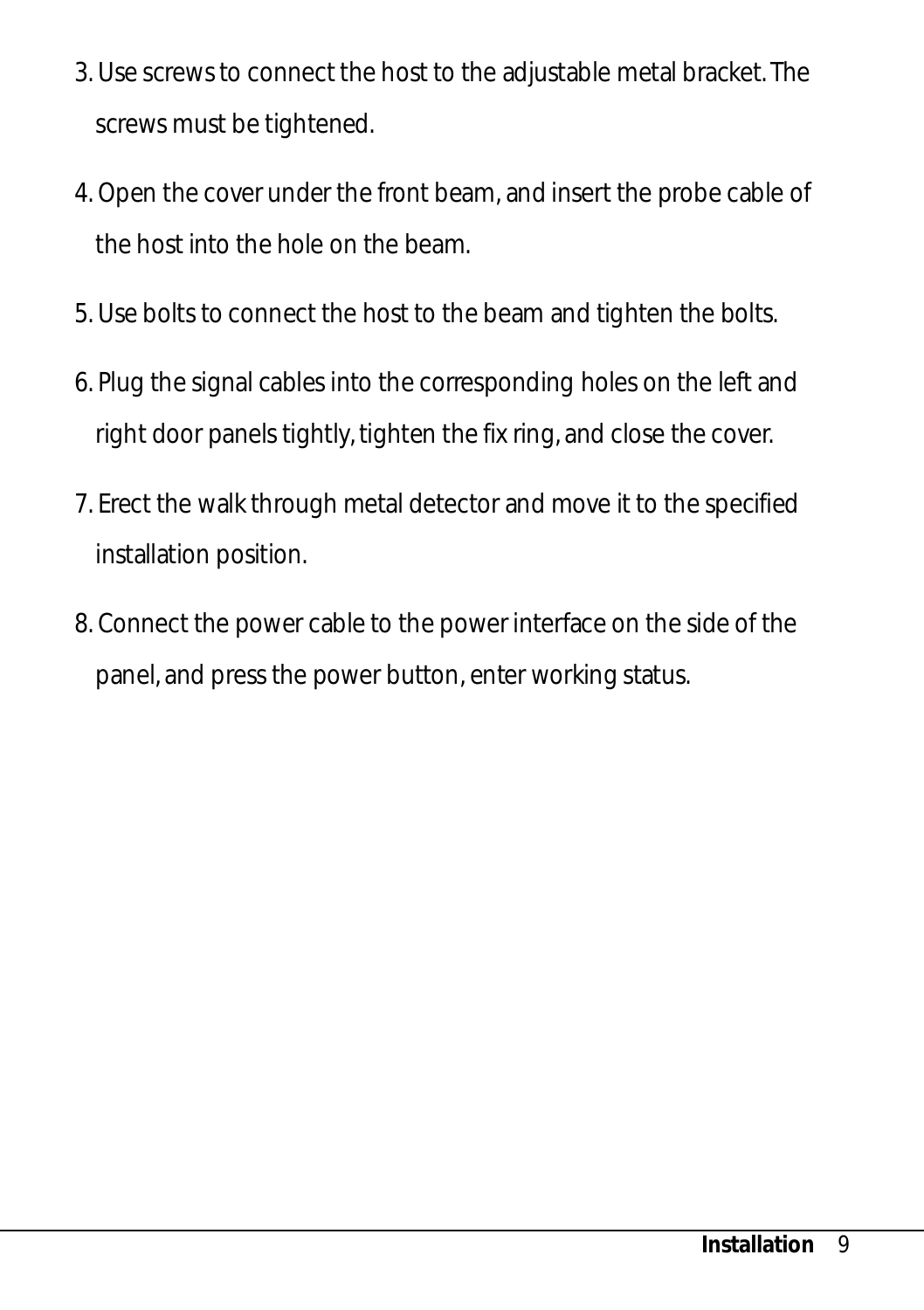## <span id="page-13-0"></span>**Panel Description**



- 1. 7 inch LCD: displays information such as the number of passengers, alarms, detection signal strength, time, and working channel.
- 2. Return button: exits a menu item.
- 3. Up button: selects a menu item or increases a value.
- 4. Down button: selects a menu item or decreases a value.
- 5. OK button: enters a menu item.
- 6. Power button: powers on or off the device.
- 7. Infrared remote signal receive terminal.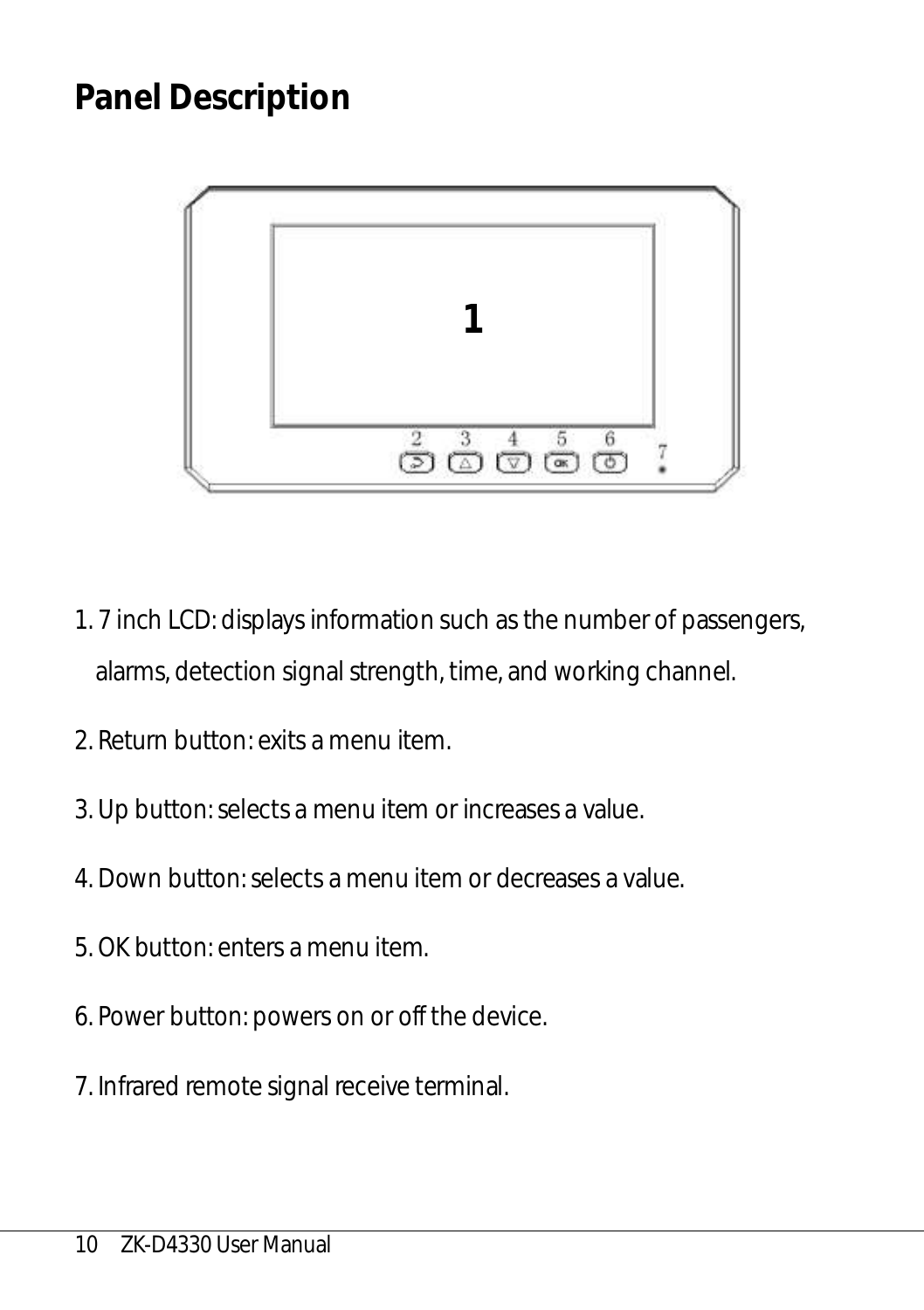## <span id="page-14-0"></span>**Remote Control Description**



- 1. RESET: power key 2. PROG: key for entering the menu
- 3. ESC: exit key
- 4. UP: up key for selecting a menu item or increasing a value
- 5. ENTER: OK key
- 6. LEFT: left key for selecting a menu item
- 7. RIGHT: right key for selecting a menu item
- 8. DOWN: down key for selecting a menu item or decreasing a value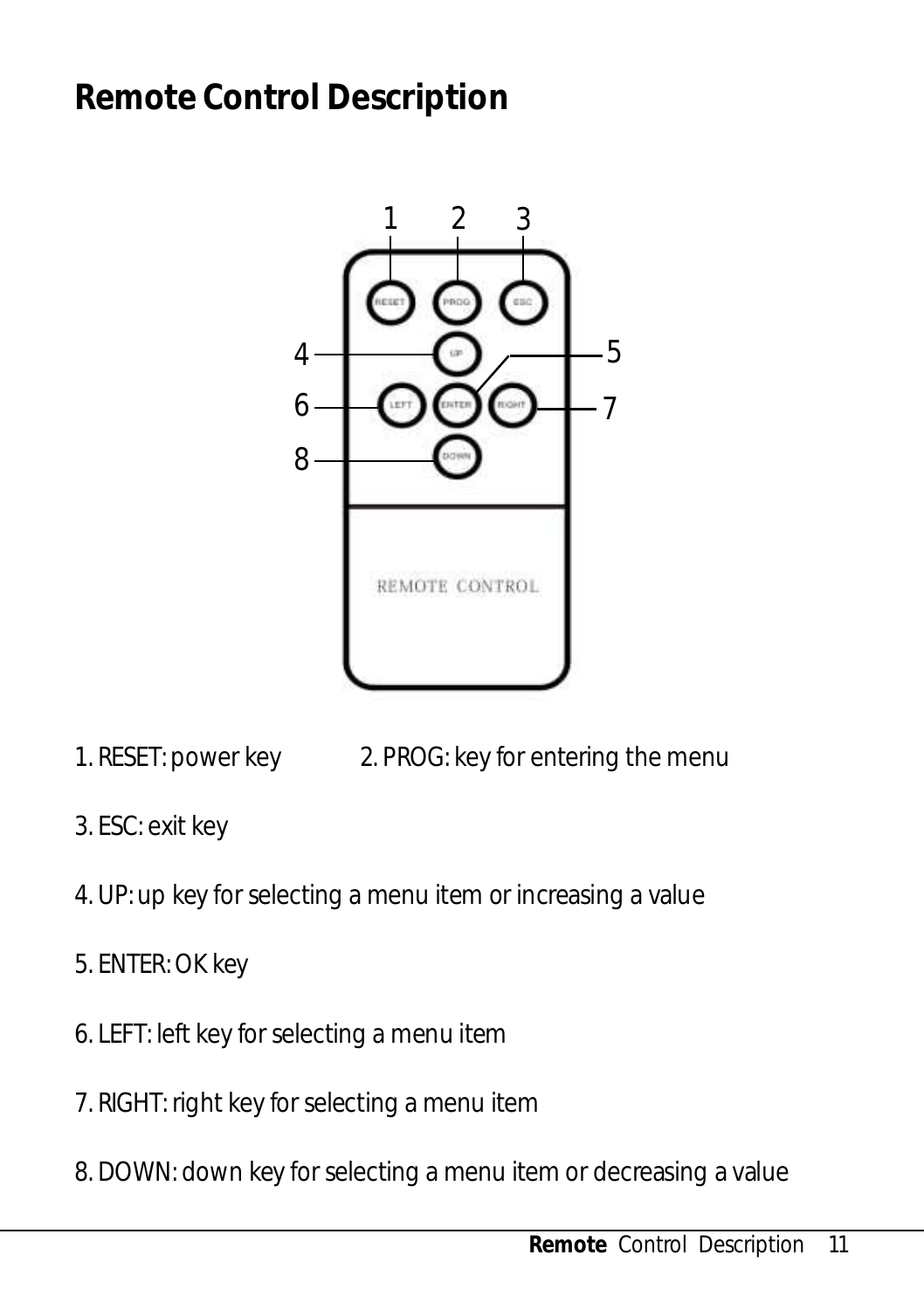## <span id="page-15-0"></span>**Detection Zones**

#### **A**. **7 inch LCD and control buttons**

**B. Alarm zone display**

There are four unique sets of precise positioning LEDs evenly distributed on the door panels, showing status of 33 detection zones, as shown on the right. If the metal reaches or exceeds preset value, the red LED alarm. If there are multiple alarm targets, the LED light of each target location



would be lit and with sound alarm (mute except).

#### **C. Infrared sensor**

After connected power supply, the metal detector starts to work. When there is no person or object passes the device, the infrared sensors can effectively stop alarming to avoid false alarm. And accurate count passengers and alarm times.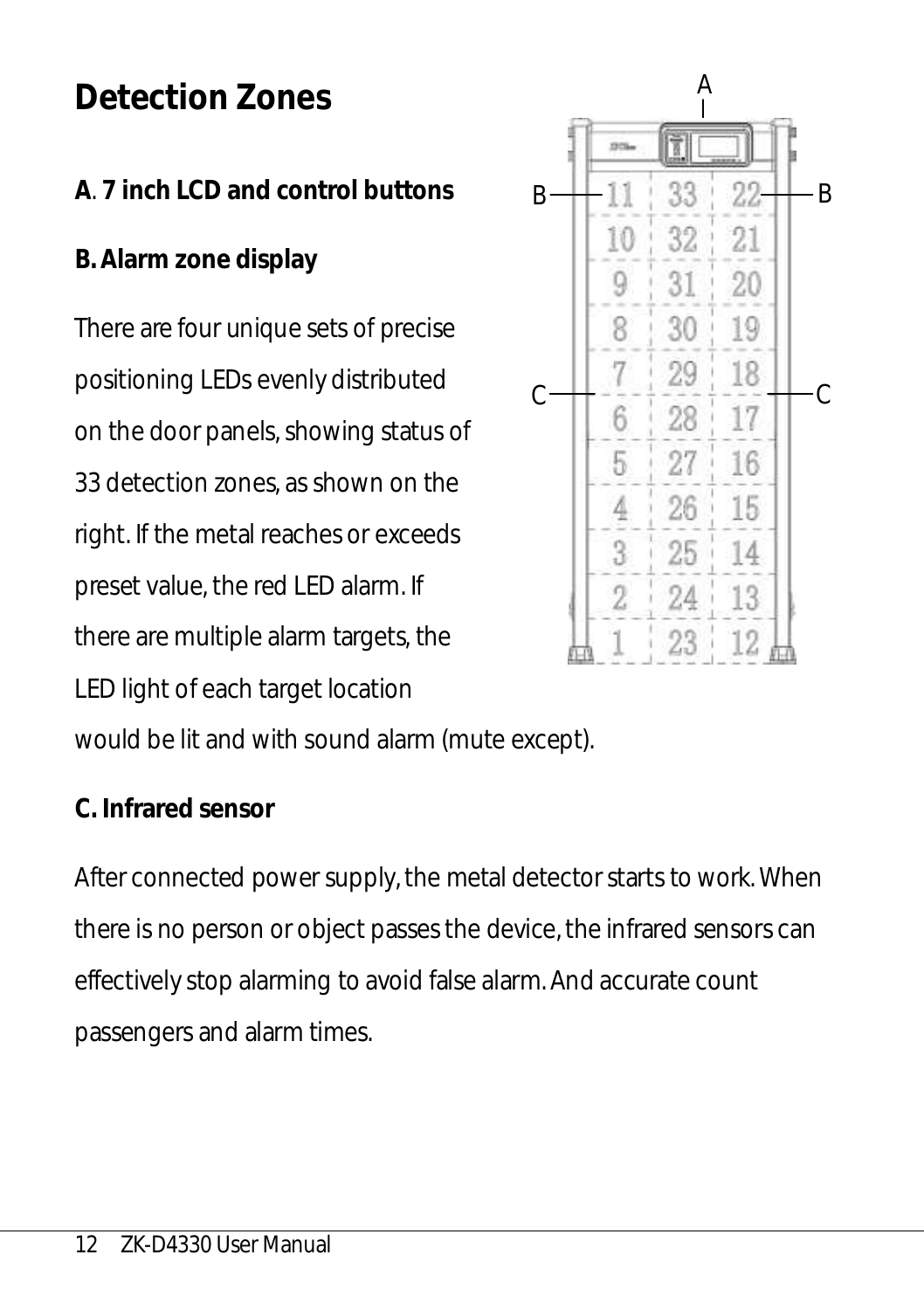## <span id="page-16-0"></span>**Operation**

1. Connect the power supply. After 5 seconds into the working status, the LCD is shown in the following figure.



2. Press the OK button to access the interface for entering the password (default: 100000).

> **Input Password** \*\*\*\*\*\*

3. Enter the correct password and access the program setting menu,

which consists of 12 submenus.

| Program Setting |              |
|-----------------|--------------|
| Sensitivity     | Zone         |
| Alarm           | Diagnosis    |
| Location        | Safety grade |
| Language        | System       |
| Time            | Display      |
| Password        | Records      |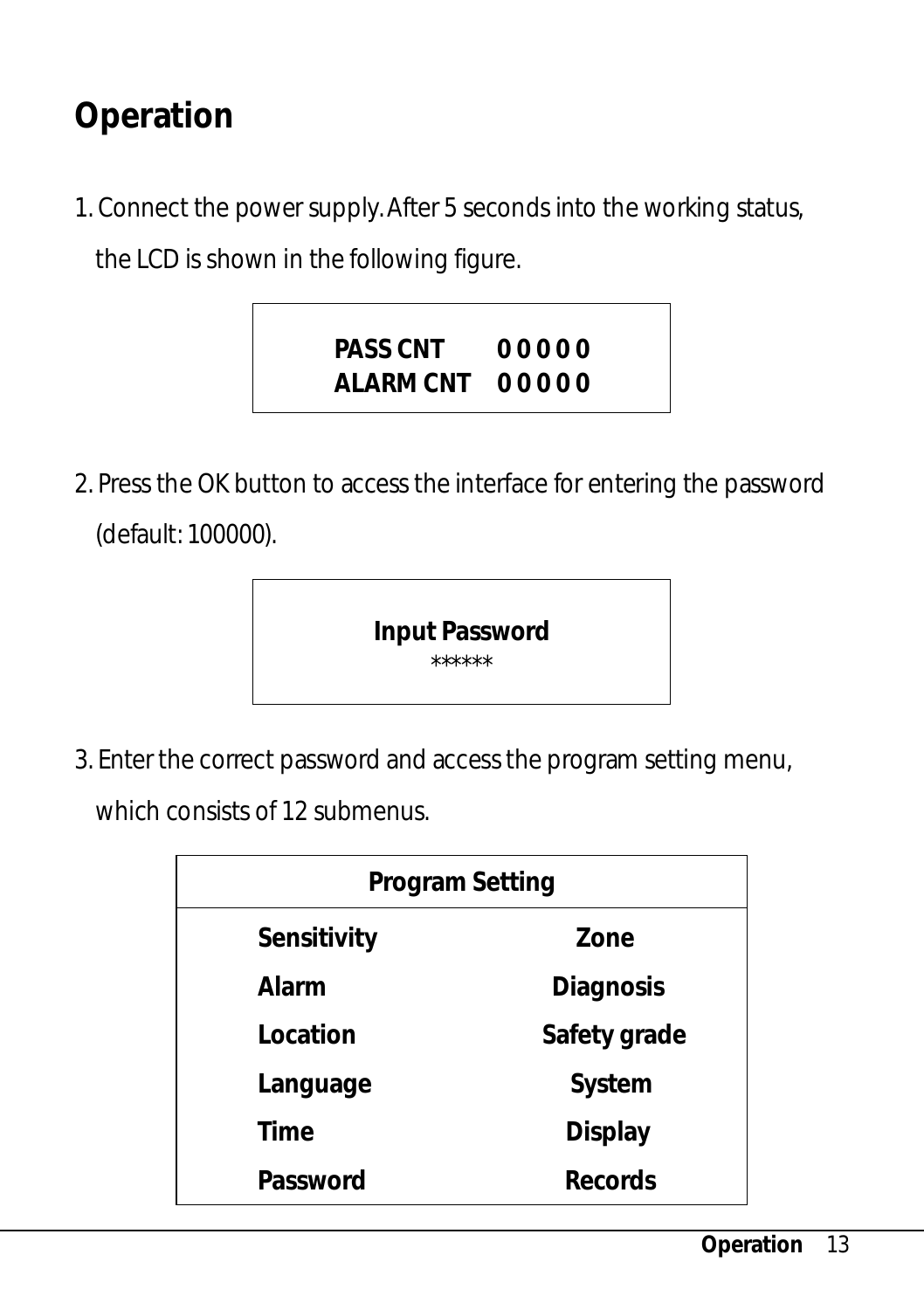4. On the program setting interface, press the up or down button to select **Sensitivity** and press the OK button. The interface for setting the sensitivity is displayed.

| Sensitivity                |      |
|----------------------------|------|
| Overall                    | Zone |
| Anti-shock Sensitivity 000 |      |

Press the up or down button to select **Overall** and press the OK button. Select **Level** and press the OK button. Then, press the up or down button to adjust the overall sensitivity level. A larger value indicates a higher sensitivity level.

| Overall Sensitivity |
|---------------------|
| $0 - 300$           |
| Level 000           |

Press the up or down button to select **Zone** and press the OK button. Select *XX***Zone** and press the OK button. Then, press the up or down button to adjust the zone sensitivity level. A larger value indicates a higher sensitivity level.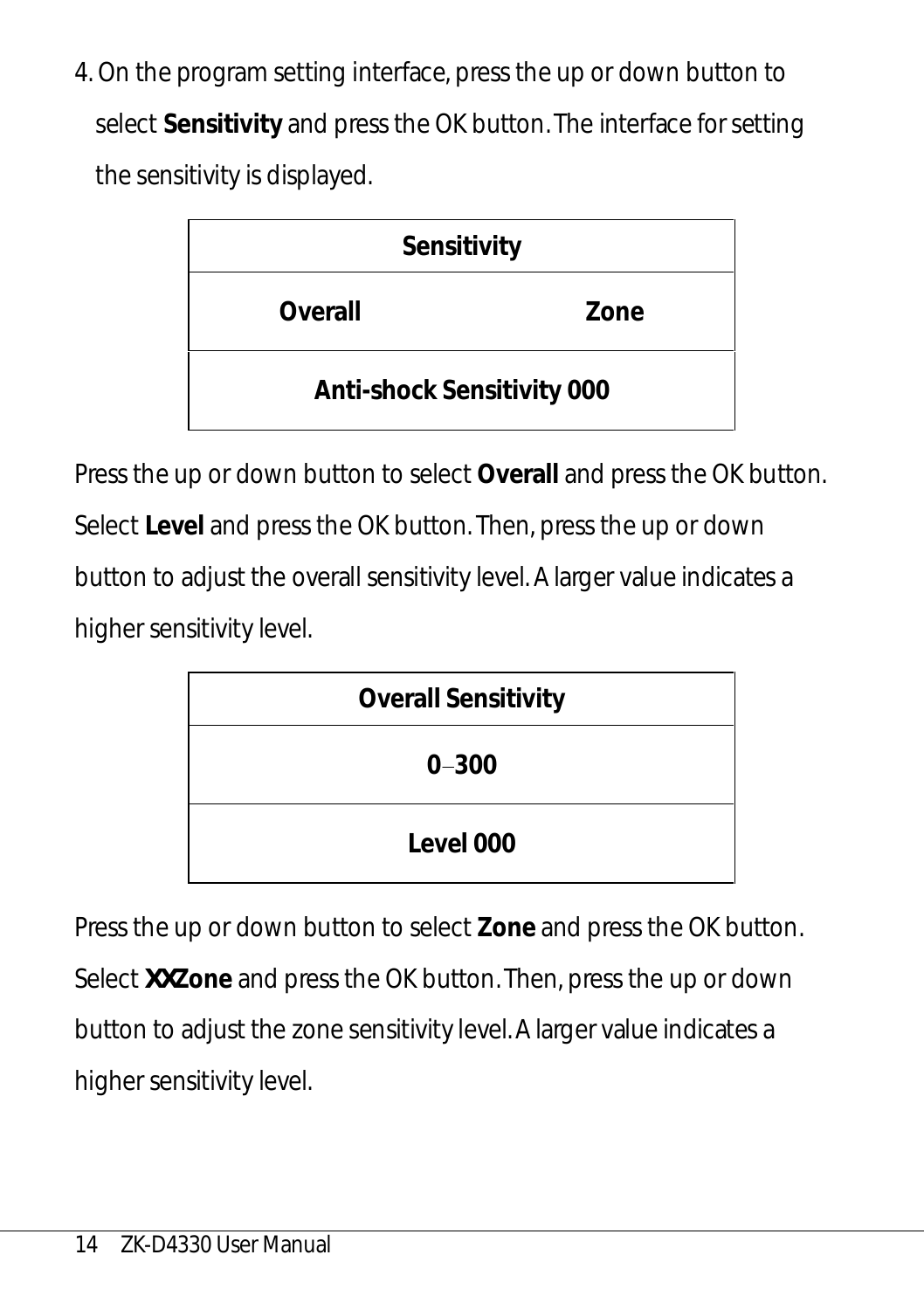| Zone Sensitivity |             |
|------------------|-------------|
| 067one: 000      | 127one: 000 |
| 057one: 000      | 11Zone: 000 |
| 04Zone: 000      | 10Zone: 000 |
| 037one: 000      | 097one: 000 |
| 02Zone: 000      | 087one: 000 |
| 01Zone: 000      | 07Zone: 000 |

5. On the program setting interface, press the up or down button to select **Alarm** and press the OK button. The alarm setting interface is displayed.

| Alarm Setting           |  |
|-------------------------|--|
| Audio alarm Lasts: 1.0S |  |
| LED alarm lasts: 1.0S   |  |
| Alarm volume: 10        |  |
| Alarm tones: 9          |  |

Press the up or down button to select **Audio alarm Lasts** and press the OK button. Then, press the up or down button to adjust the alarm duration, which ranges from 1s to 9s. You can set **LED alarm lasts** (1s to 9s), Alarm volume (1-20), and Alarm tones (1-F, 16 types) in a similar way.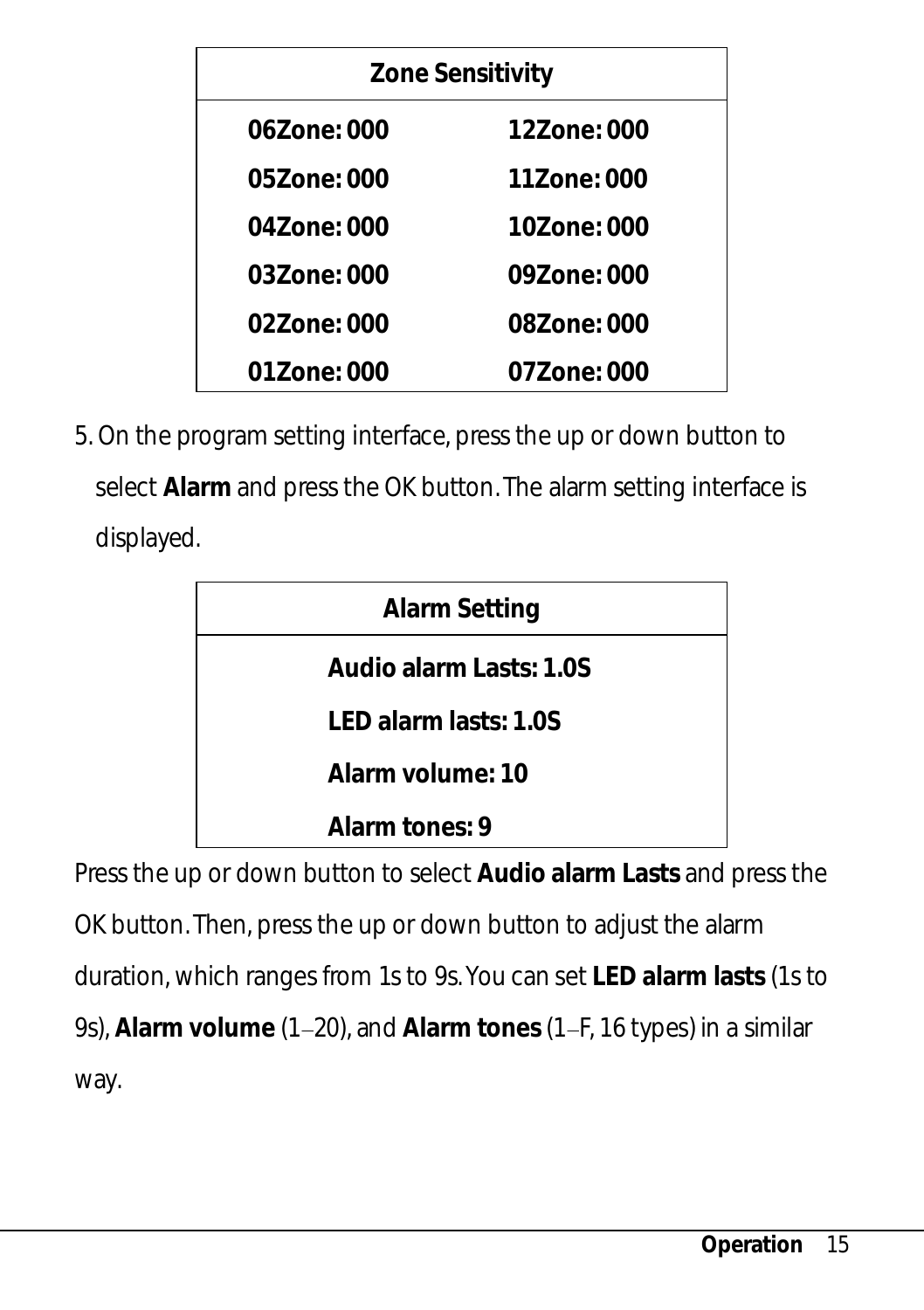6. On the program setting interface, press the up or down button to select **Location** and press the OK button. Then, press the up or down button to select a scenario, and press the OK button.

| <b>Application Spot</b>     |                            |                                   |
|-----------------------------|----------------------------|-----------------------------------|
| Airport/Sea port/Boarder    | Prison/detention center    | Gold jewelry Industry             |
| Coach Station/Train Station | The public security bureau | Electronic chip processing plants |
| The gym/Exhibition hall     | The court/petition offices | Crystal semiconductor             |
| Shopping mall/Auction       | the people's procuratorate | Electronic circuit factory        |
| Playground/Zoo              | Secrecy Bureau/archives    | Wire/Cable factory                |
| Restaurant/Hotel            | Labor camp                 | Rare metal processing plants      |
| Nightclub/Bar/Disco         | The military building      | coal Metal mining                 |
| Rink/Ski resort             | Frontier inspection        | Food/Beverage Industry            |
| School/Church               | Bank/vault                 | Bags/Shores factory               |
| Villa/Mansion               | The office building        | special industries                |

7. On the program setting interface, press the up or down button to select **Language** and press the OK button. Then, press the up or down button to select a language, and press the OK button.

| Language Setting |
|------------------|
| 简体中文             |
| ENGLISH          |
| Others           |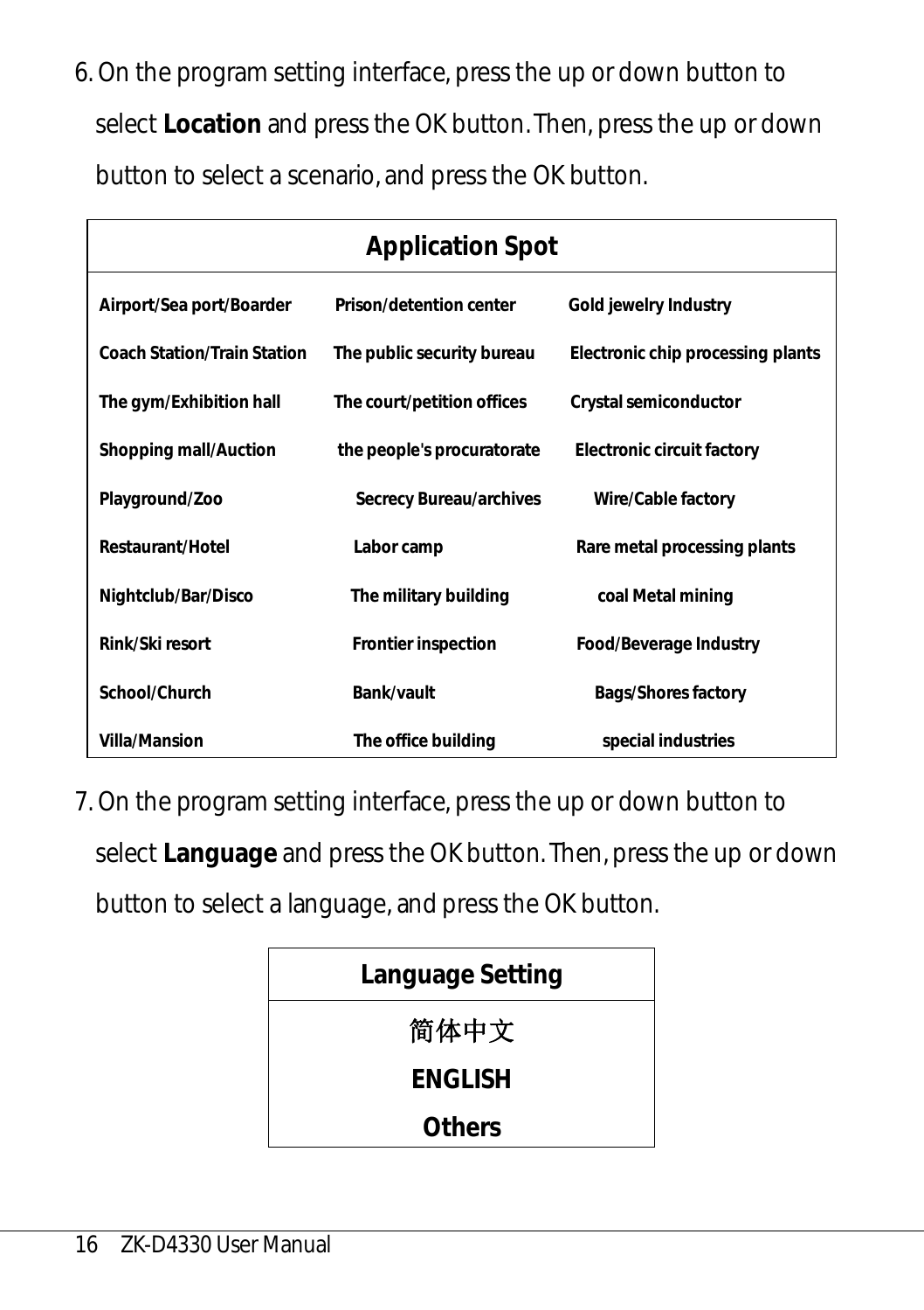8. On the program setting interface, press the up or down button to select **Time** and press the OK button. The time setting interface is displayed.



9. On the program setting interface, press the up or down button to select **Password** and press the OK button. On the password setting interface that is displayed, press the up or down button, enter the old and new passwords, and press the OK button.



10. On the program setting interface, press the up or down button to select **Zone** and press the OK button. Then, press the up or down button to select the detection zone mode, and press the OK button.

| Zone Setting            |
|-------------------------|
| 01 detect zone          |
| 06 separate detect zone |
| 11 separate detect zone |
| 33 separate detect zone |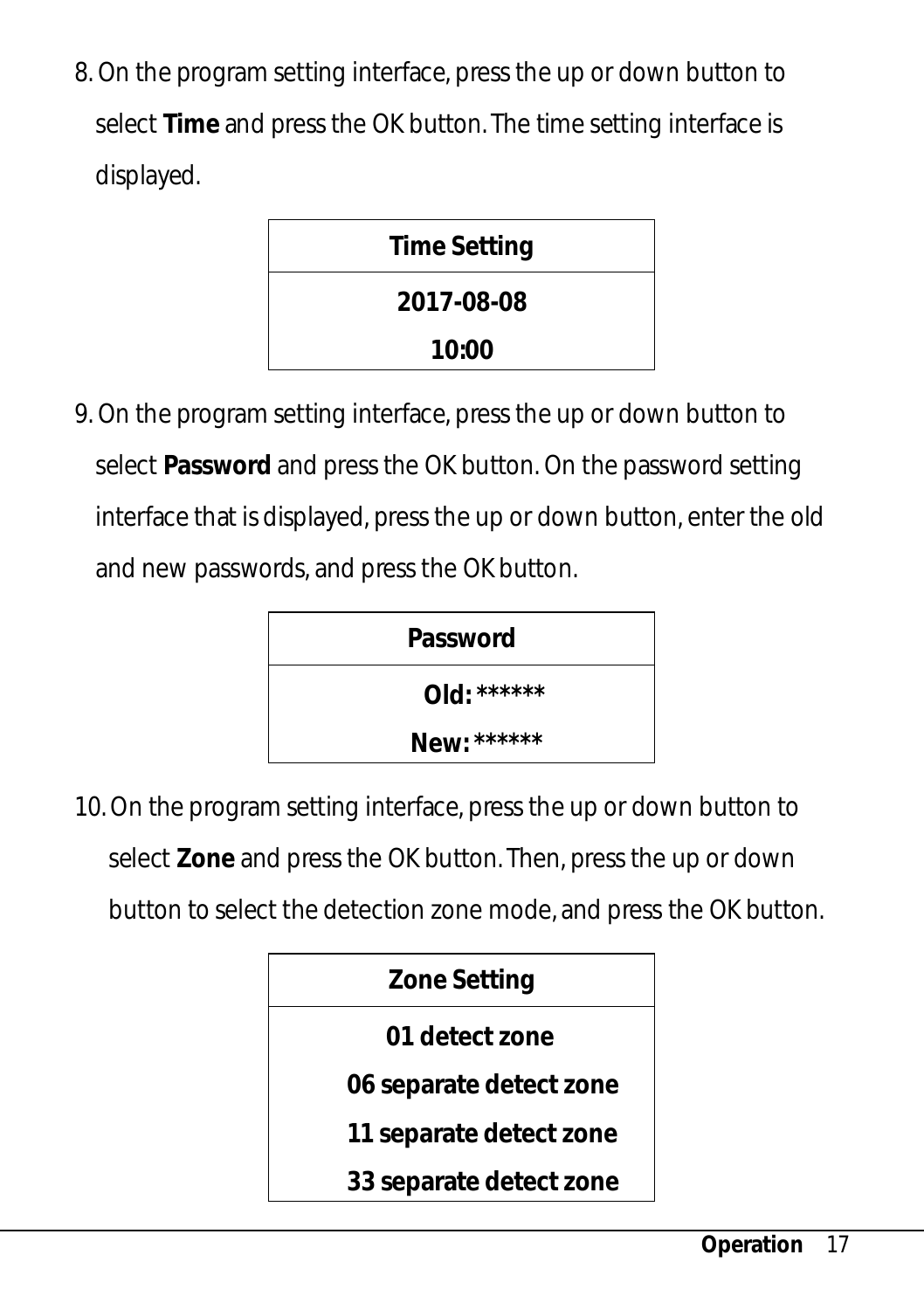11. On the program setting interface, press the up or down button to select **Diagnosis** and press the OK button. Then, press the up or down button to select a diagnosis object, and press the OK button.

| Diagnosis   |            |
|-------------|------------|
| Left door   | Right door |
| Audio Alarm | F          |

12. On the program setting interface, press the up or down button to select **Safety grade** and press the OK button. Then, press the up or down button to select a safety grade, and press the OK button. A higher safety grade indicates a higher sensitivity level.



13. On the program setting interface, press the up or down button to select **System** and press the OK button. The system setting interface is displayed.

| System Setting      |
|---------------------|
| Working channel: 00 |
| Detect speed: 100   |
| Power condition: ON |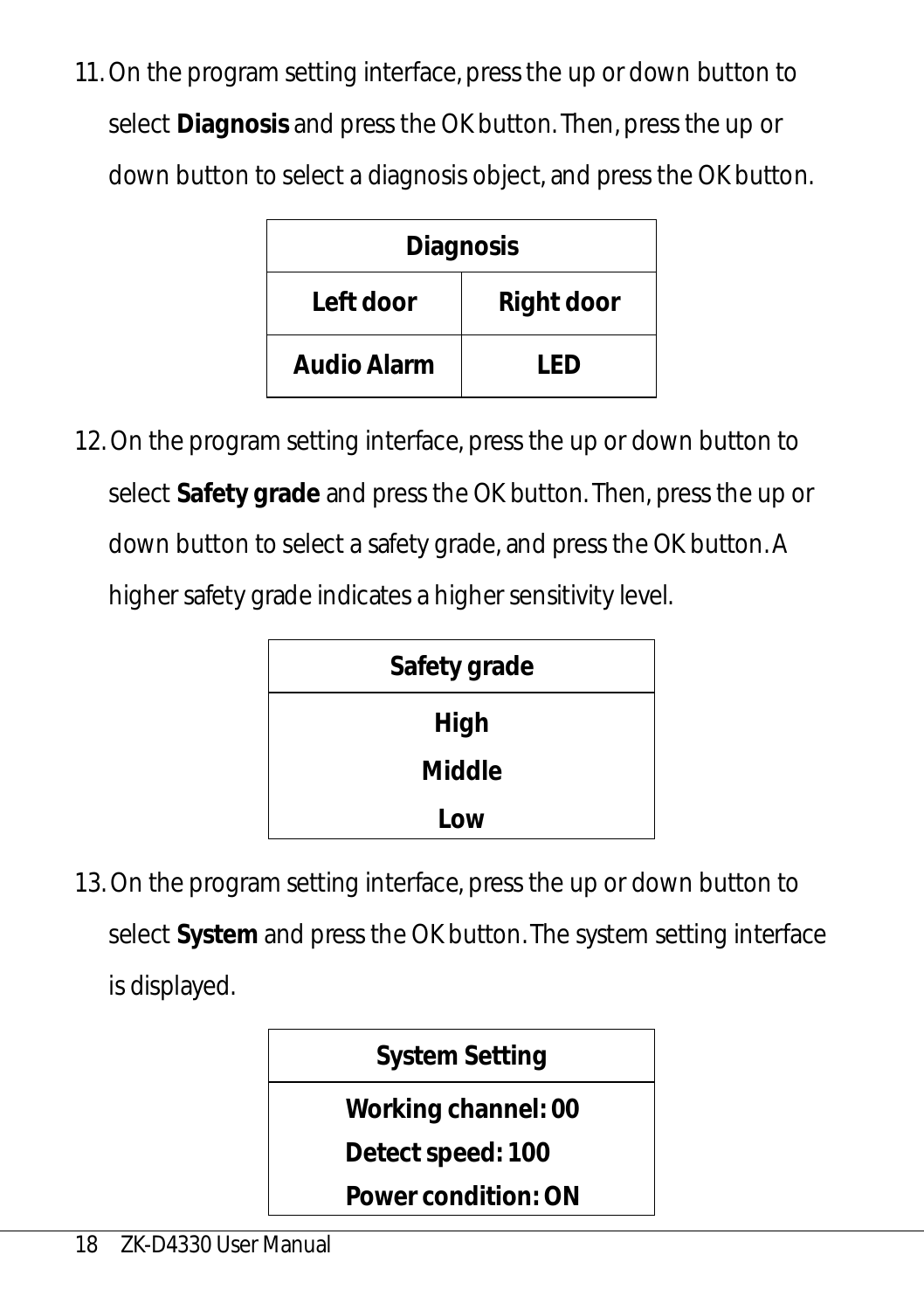Press the up or down button to select **Working channel** and press the OK button. Then, press the up or down button to select one from 100 operating frequency bands and press the OK button.

14. On the program setting interface, press the up or down button to select **Display** and press the OK button. On the display setting interface that is displayed, press the up or down button to adjust the LCD backlight and press the OK button.

**Display Setting**

**LCD back Light: 100%**

15. On the program setting interface, press the up or down button to select **Records** and press the OK button. The records query interface is displayed.

**Records**

**Working hours 00000H**

**Passenger No. 0000000**

**Alarm Records:**

**From: 2017-01-01 8:30**

**To: 2017-01-02 8:30**

Press the up or down button to edit alarm records and press the OK

button. Then, press the up or down button to set the start time and

press the OK button. Set the end time similarly.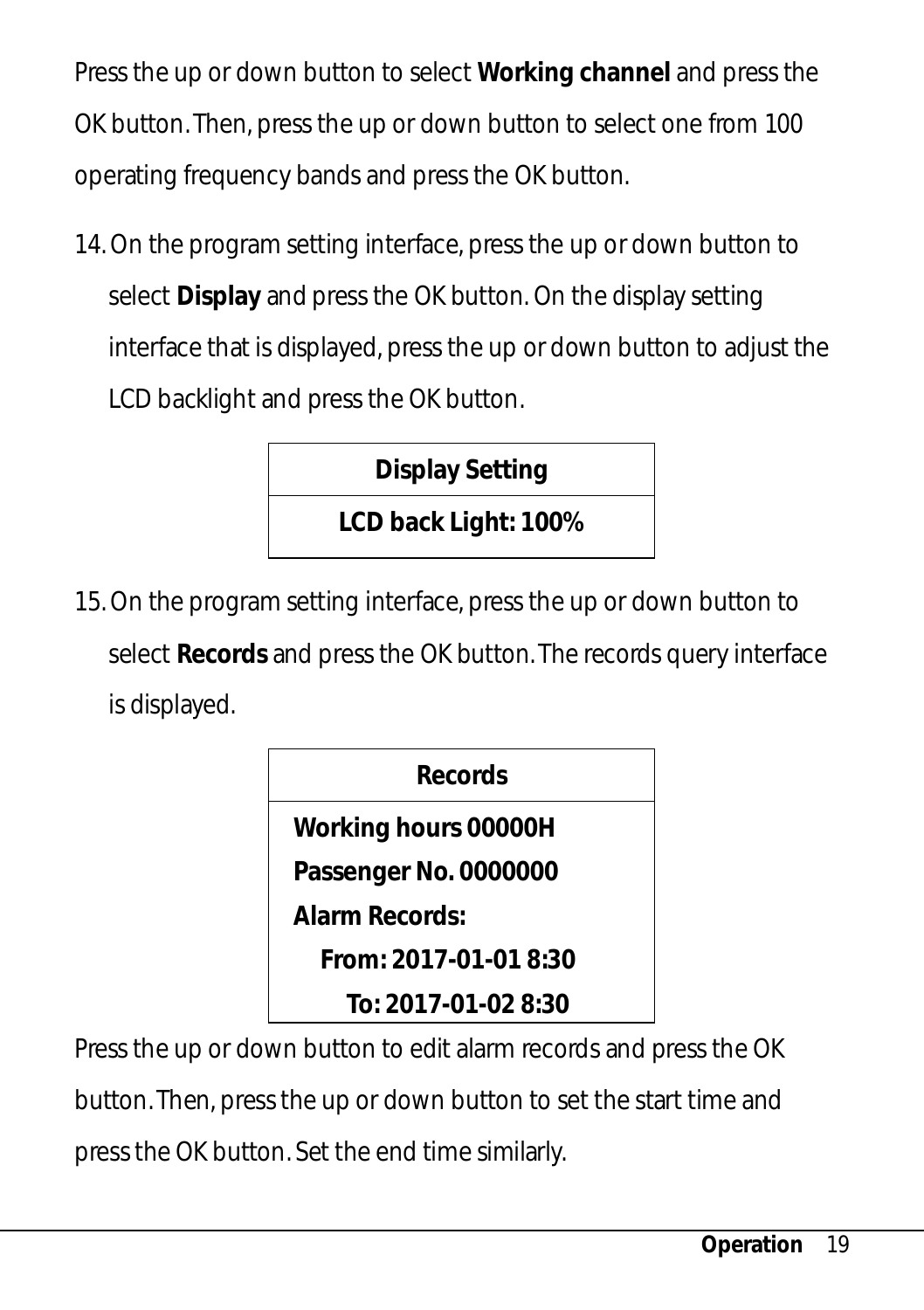## <span id="page-23-0"></span>**Detection Adjustment**

- 1. The device must be in a stable status to achieve the best detection effect (refer to the "Installation Environment"), to check whether the device in a stable status, the steps as follows:
	- a) The device is not shaking after power ON for 1 minute.
	- b) The device would not alarm when the tester did not carry any metal items walk through the detector.
- 2. Excluding small portable metal objects such as rings, key, belt buckle, shoes and so on, according to the following steps to adjust:
	- a) Choose a small metal as the sample, such as keys.
	- b) Increasing the sensitivity, so that when the tester carry the sample and pass through the device, the detector would alarms.
	- c) Decreasing the sensitivity a little, carry the sample pass through the device again, if it still alarms, once again to reduce the sensitivity, until the device not alarm when the sample passed through.

**Note:** If you want to decrease the sensitivity in a certain zone, only have to adjust the sensitivity of relative zone. After finished the above adjustment, the metal which smaller than the sample will not alarm, but the metal objects bigger than the sample can be detected accurately.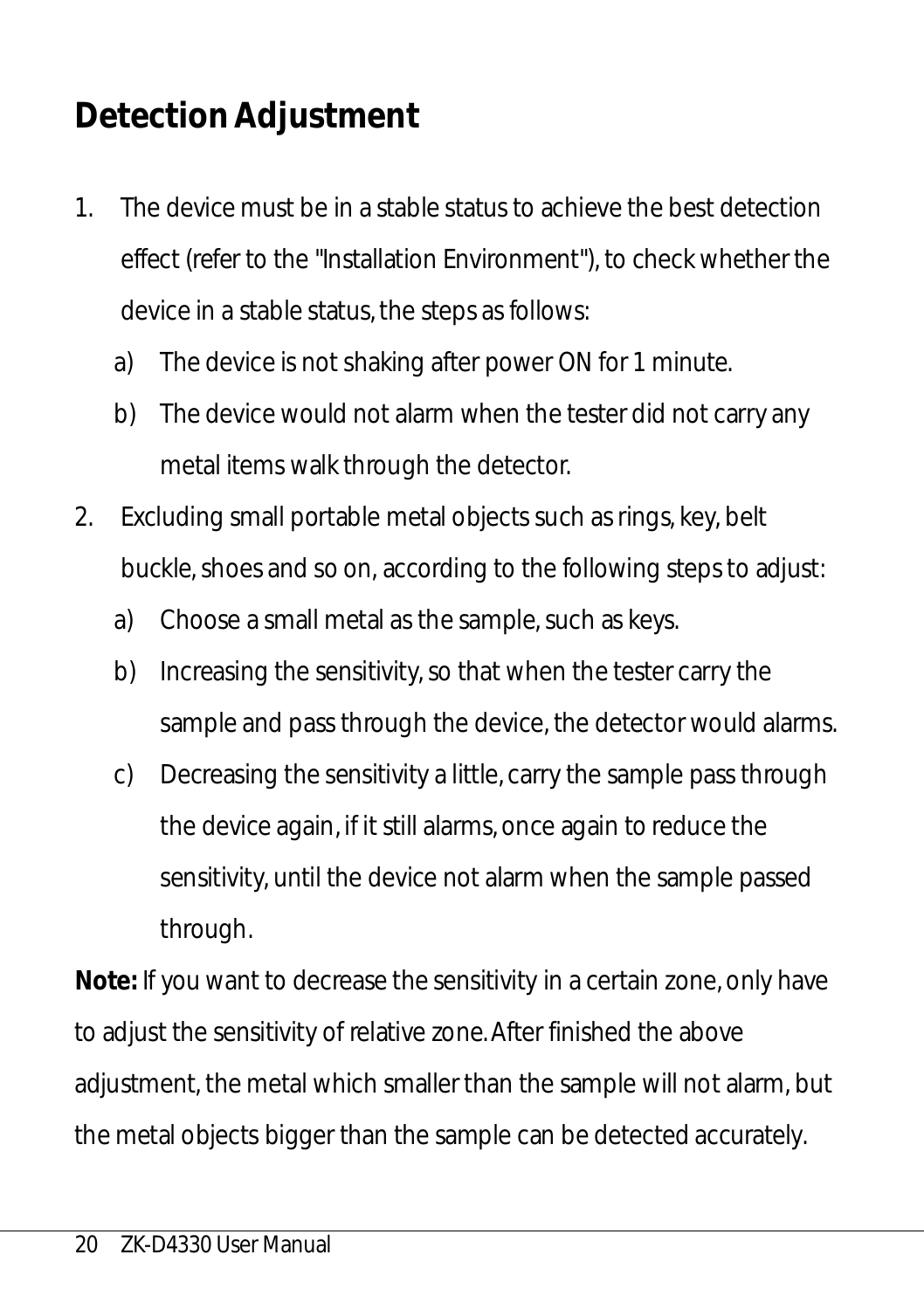- 3. Traffic regulations:
	- a) Draw a waiting line for 50cm away from the device, so that the passengers can line up and pass one by one.
	- b) Before the passengers walk through the device, they should remove all the carried metal objects (such as keys, mobile phone, watch, coins, etc.), place on the side of security chute or a table, and pick it up after security checking.
	- c) Passengers should line up one by one to pass the device and walk through with normal speed. Do not crowd or intentionally rush or postponed, and do not crash the door panel.
	- d) If the devices alarms when someone pass through, it indicates that there are some metal objects were hidden in his body. The security guard can use a hand-held metal detector accurately detect the hidden position according to the alarm zones.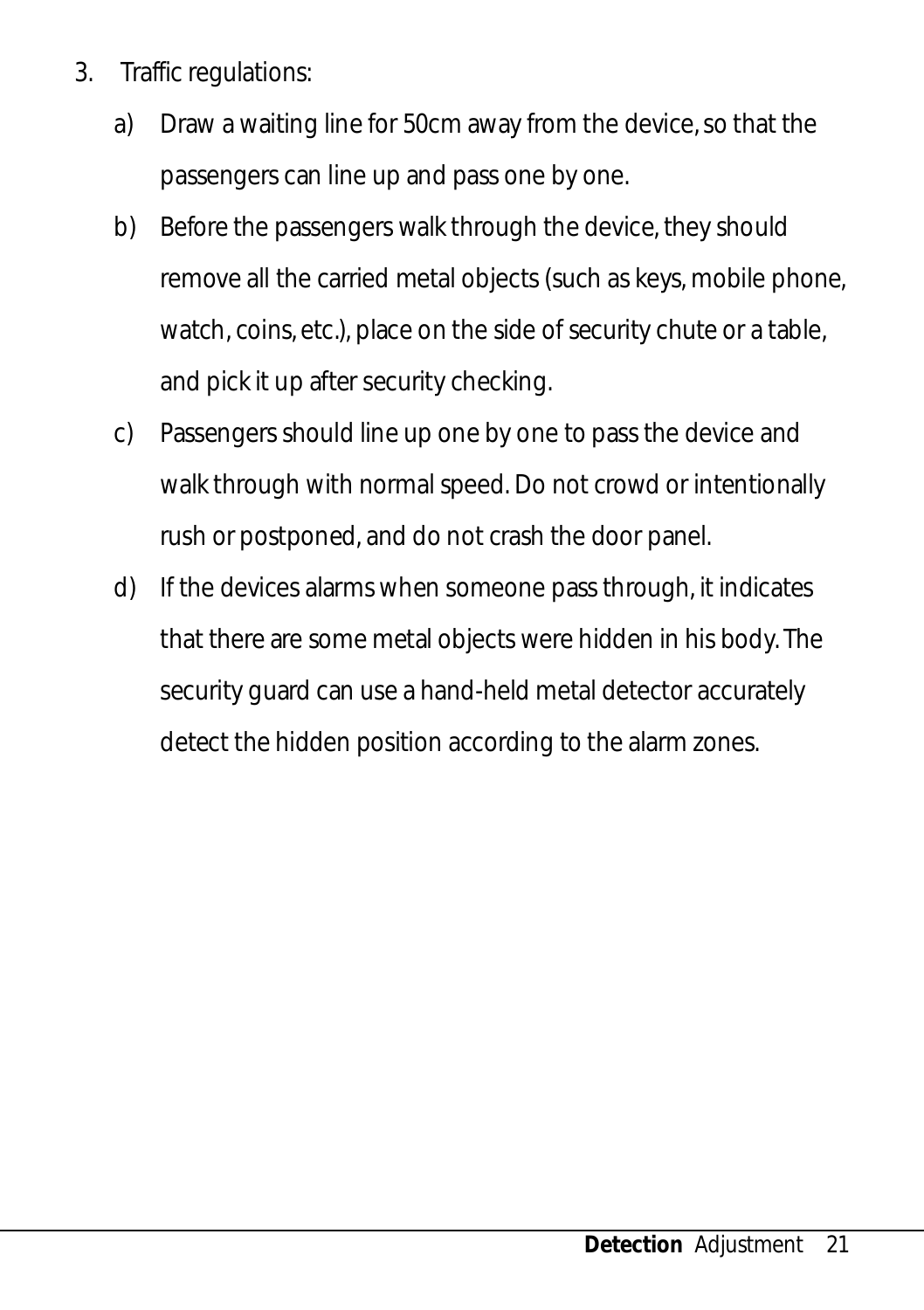## <span id="page-25-0"></span>**Brief Maintenance**

- **1. Infrared sensor cannot count:**
	- a) Check the probe cables were well connected with the door panels.
	- b) Check whether there are some infrared interferences beside the device, such as: infrared surveillance system, infrared remote control (when press button), outdoor sunlight, etc.
	- c) If both a and b are OK, please replace the Infrared sensor.
- **2. False alarm**
	- a) After installation, if the device gives false alarms frequently first check the installation environment. Make sure there is no movable or stationary large metal objects around in 1 meters. If any, try to make the device away from the large metal objects. In addition, make sure the installation location no wind cause shaking.
	- b) If the false alarm not caused by the environment, please reduce the sensitivity of all zones.
	- c) Change the frequency
	- d) Change the installation location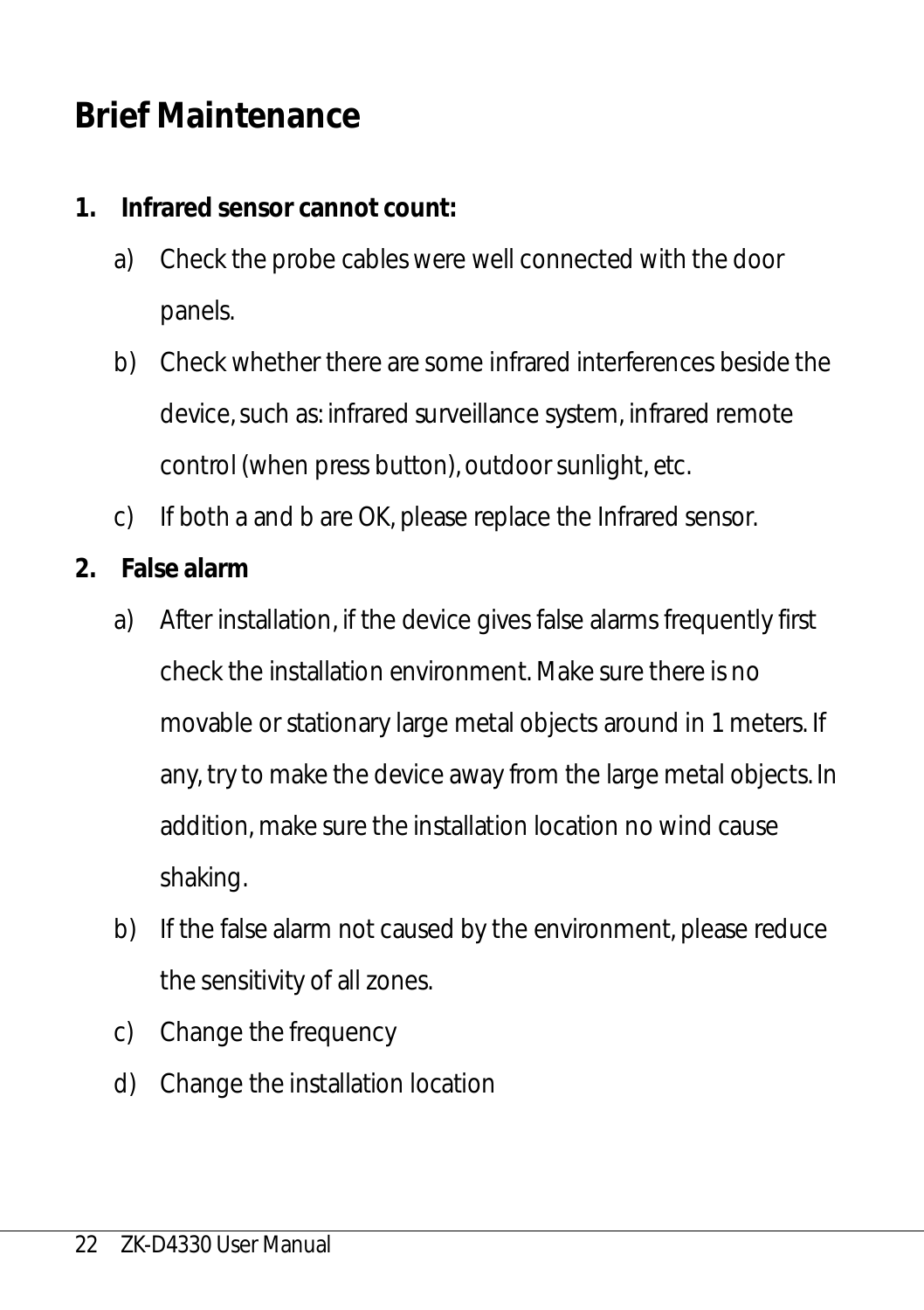## <span id="page-26-0"></span>**Technical Parameters**



Input voltage: 100-240 V, 50/60 Hz

Working temperature: -20℃ ~ 50℃

External Dimensions (H x W x D): 2220 mm x 930 mm x 760 mm Channel Dimensions (H x W x D): 2010 mm x 760 mm x 760 mm Package Dimensions (H x W x D): 2300 mm x 335 mm x 800 mm Gross Weight: 70 [kg]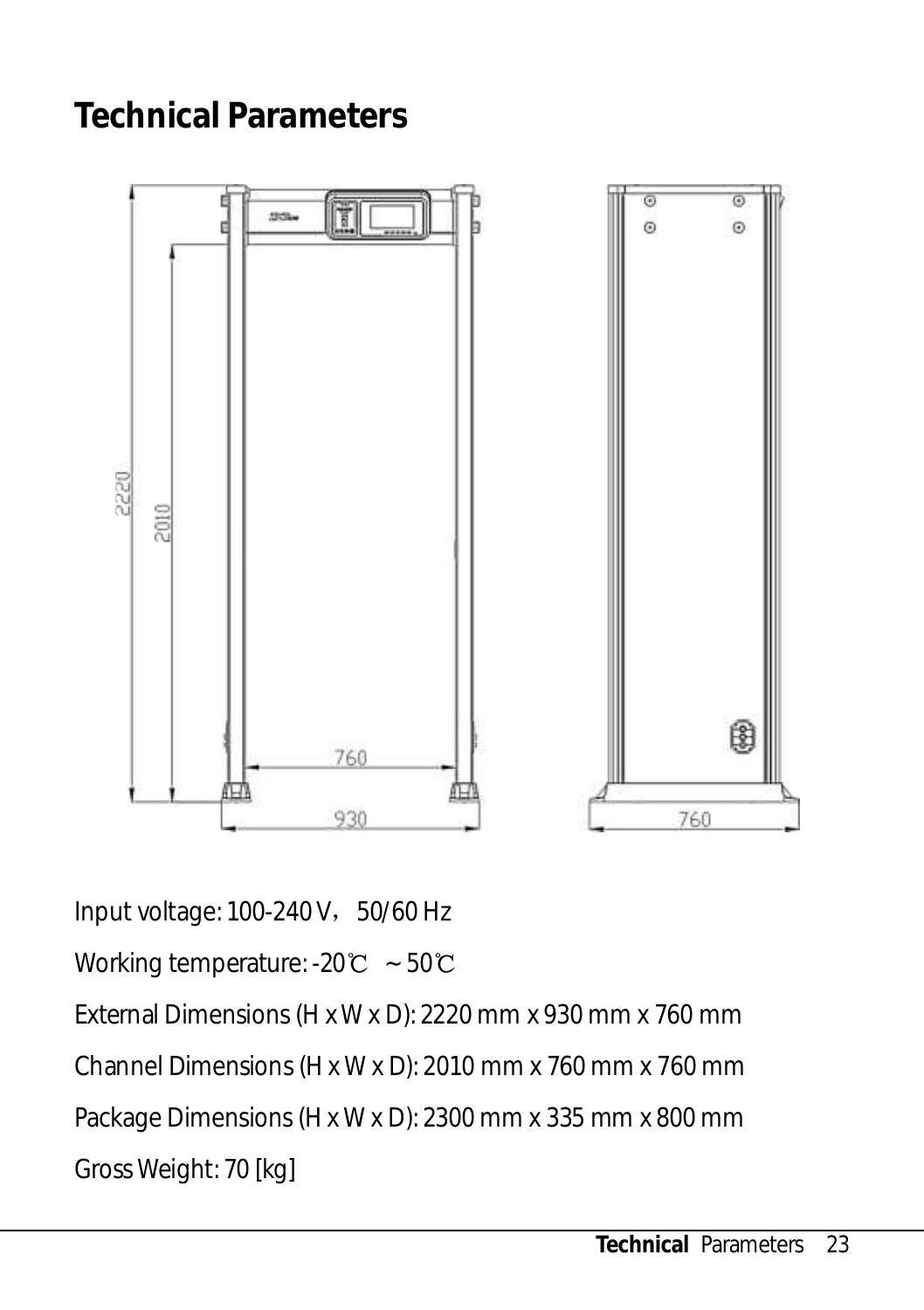## <span id="page-27-0"></span>**Factory Settings**

| Default Password           | 100000  |
|----------------------------|---------|
| Audio alarm lasts          | 1s      |
| <b>LED</b> alarm lasts     | 1s      |
| 1-12 Zone Sensitivity      | 220     |
| <b>Overall Sensitivity</b> | 230     |
| Language                   | English |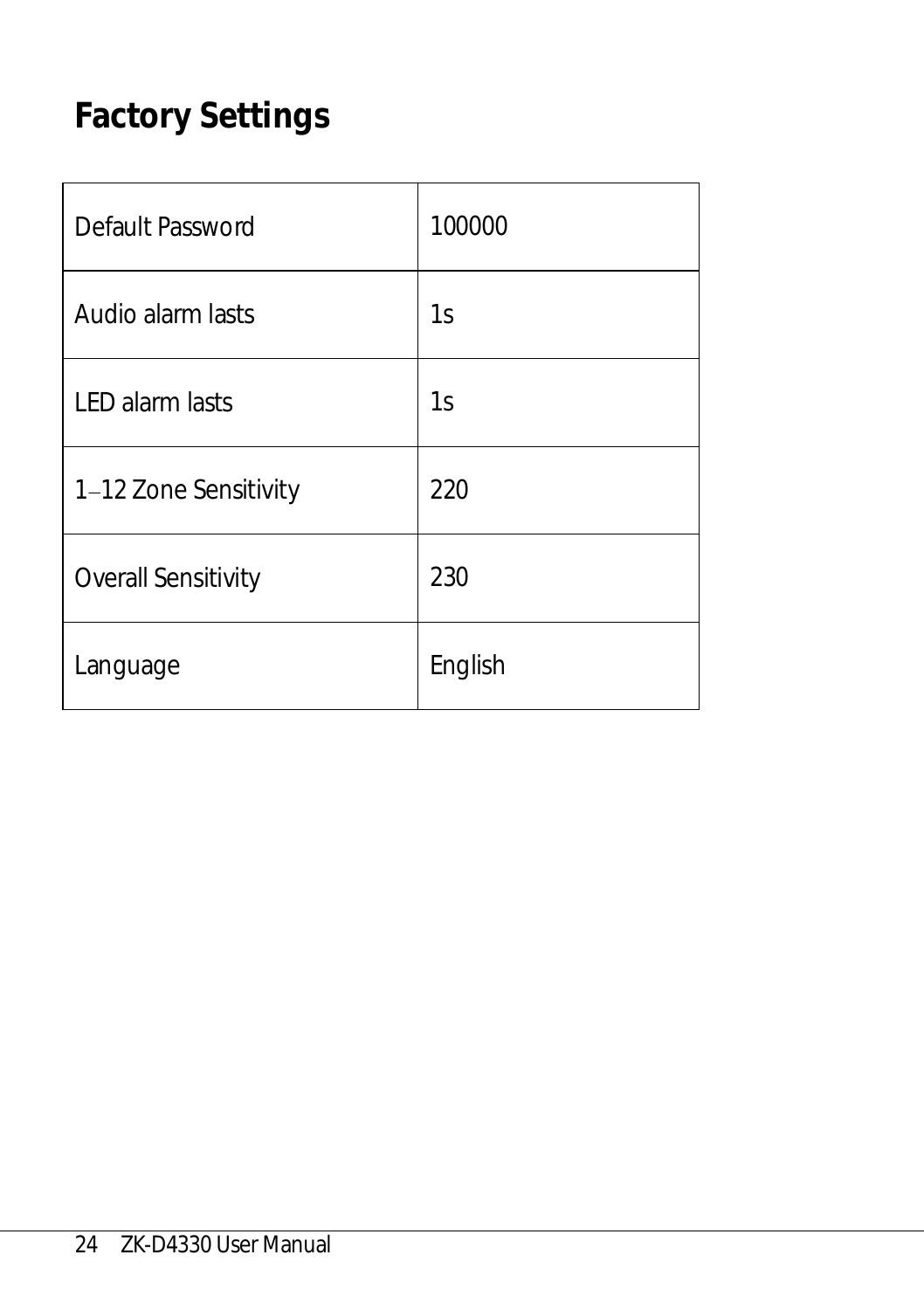## <span id="page-28-0"></span>**Packing List**

Thank you for purchasing the walk through metal detectors of our company. Please check whether the articles in the packing list are all contained in the packing case. Contact us if any article is missing or damaged.

#### **Packing list:**

| (1) L side panel                            | 1 |
|---------------------------------------------|---|
| (2) R side panel                            | 1 |
| (3) Front beam                              | 1 |
| (4) Rear beam                               | 1 |
| (5) Accessory box                           | 1 |
| (6) (Optional) Universal wheel              | 4 |
| (7) (Optional) Transparent rainproof canopy | 1 |
| Accessory box list:                         |   |

 $(1)$  Host 1 (2) Adjustable metal bracket 1 (3) Power adapter 1 (4) Remote control 1 (5) Bolt 10 (6) Hexagon wrench 1 (7) Allen screw 4 (8) User manual 1 (9) Signal cable connector 1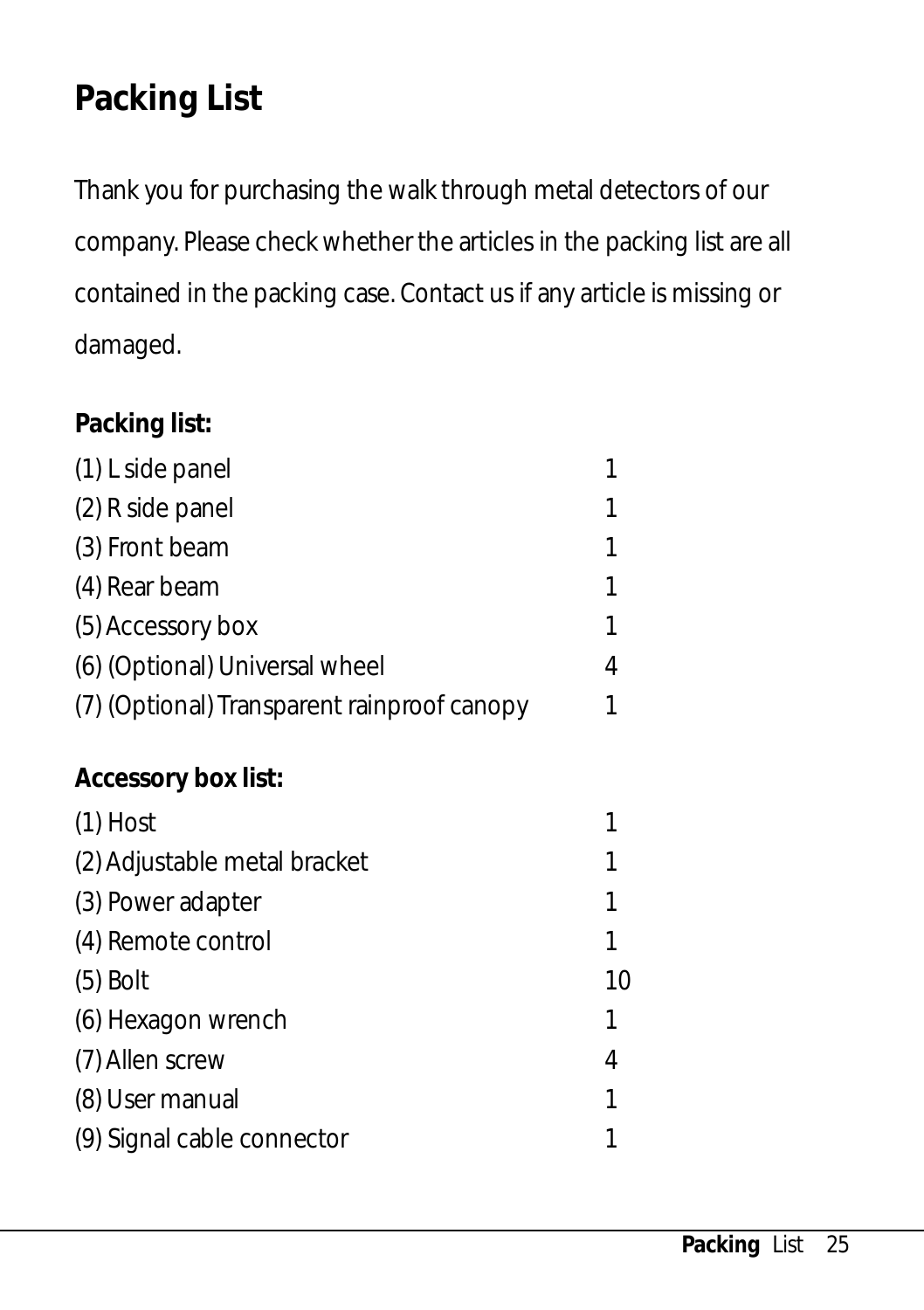## <span id="page-29-0"></span>**Warranty Card**

- 1. Please keep this card with reasonableness, and show it when maintaining it.
- 2. This card will be invalid if without the signature or stamp of the designated dealer.
- 3. This card will be regarded as invalid if it has not been filled in details three guarantees and acknowledgment of receipt. Please confirm whether the data filled in the three guarantees and acknowledgement of receipt is correct or not when purchasing it, and then hand it over to the dealer.
- 4. This card will not be supplied again if losing it.

| Model Number        |  |
|---------------------|--|
| ID                  |  |
| Date Acquisition    |  |
| User                |  |
| Post Code           |  |
| Address             |  |
| User's Phone Number |  |
| Fax                 |  |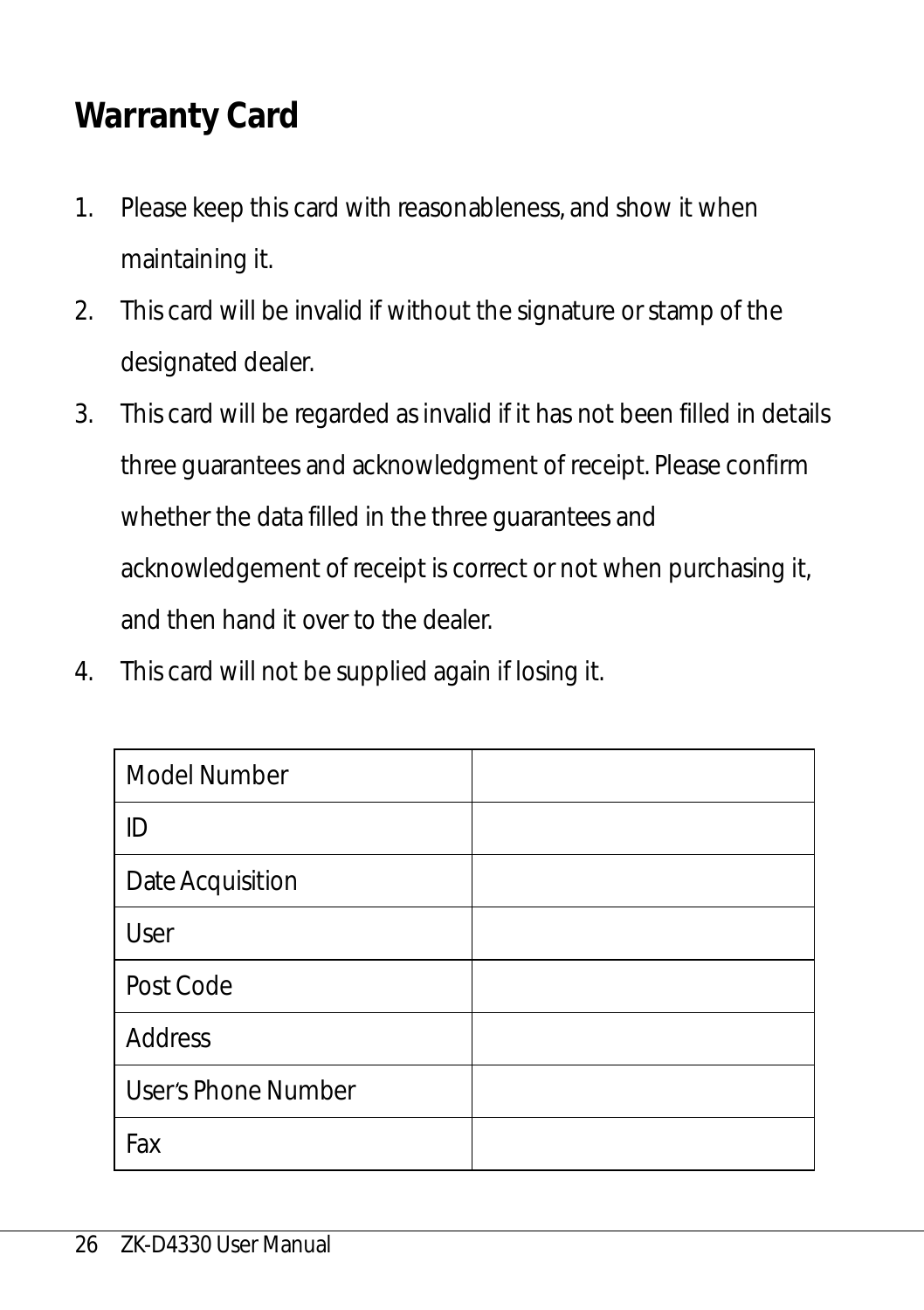| Date of Maintenance | Record of Maintenance | Maintainer |
|---------------------|-----------------------|------------|
|                     |                       |            |
|                     |                       |            |
|                     |                       |            |
|                     |                       |            |
|                     |                       |            |
|                     |                       |            |
|                     |                       |            |
|                     |                       |            |
|                     |                       |            |